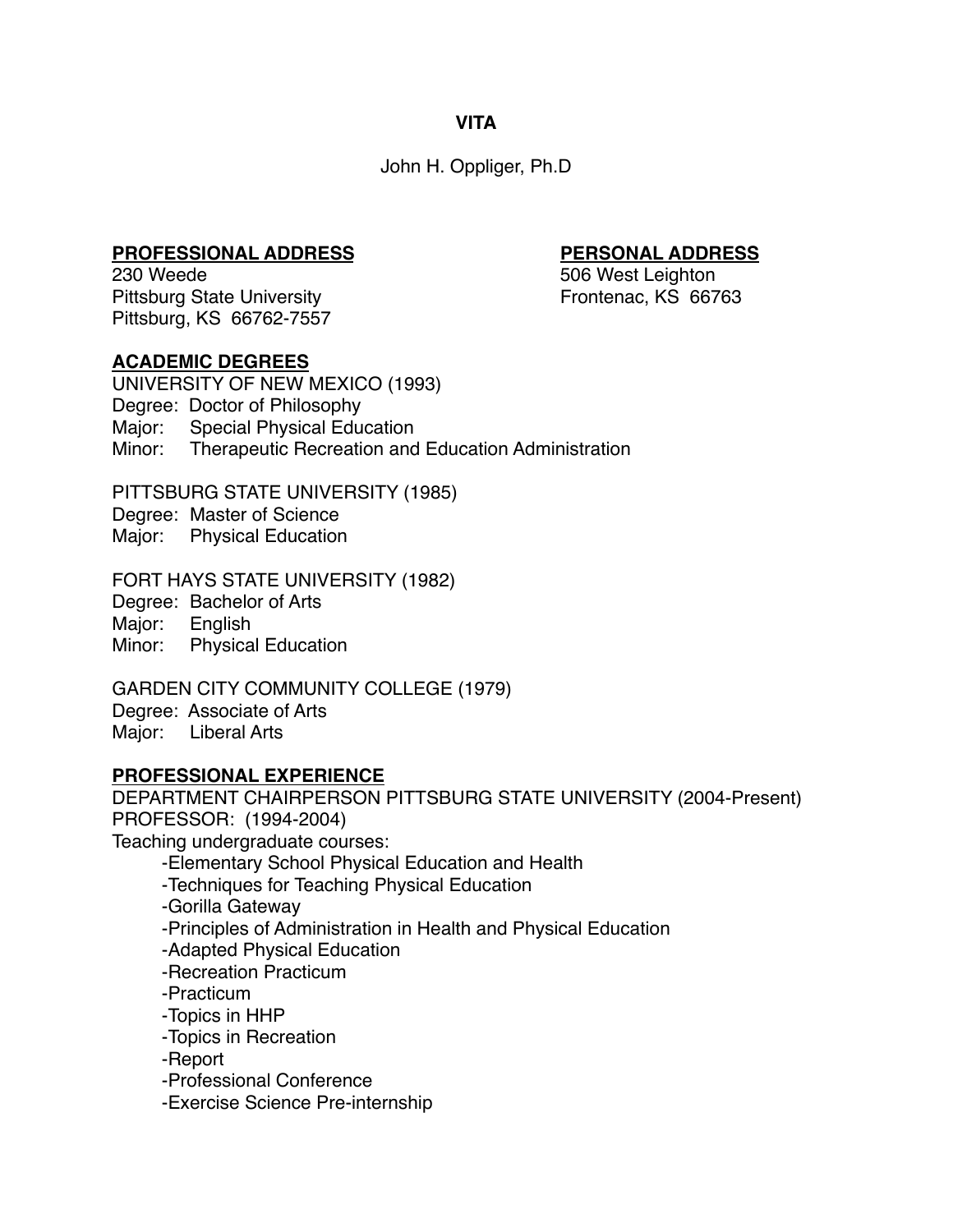-Exercise Science Internship

Teaching graduate courses:

-Motor Development

-Assessment of Motor Dysfunction in Special Populations

-Methods and Materials for Teaching Adapted Physical Education

-Practicum in Adapted Physical Education

-Seminar

-Special Investigations

-Internship

-Research and Thesis

-Foundations of Health and Human Performance

-Wellness and Stress Management for Teachers

-Administration of Athletics in Schools and Colleges

Additional Assignments:

-Academic Supervisor for Student Teachers

-Advising

-Coordinator of PSU Physical Connections Summer Workshops

-Thesis committee member

-Faculty adviser to the HPER Majors Club

-Taught the Freshman Experience course for general education

-Director of Adapted (Special) Physical Education

ASSISTANT PROFESSOR: FORT HAYS STATE UNIVERSITY (1991-1994) Teaching undergraduate courses:

-Adapted/Special Physical Education

-Elementary School Physical Education Curriculum

-Motor Learning

-Recreation and Therapy for the Disabled

-Field Experience in Adapted/Special Physical Education

-Continuing Education Course at Garden City Community College Teaching graduate courses:

-Motor Development of Special Populations

-Assessment and Programming in Adapted/Special Programs

-Field Experience in Adapted/Special Physical Education

Additional Assignments:

-Director of Adapted Physical Education

-Academic Supervisor for Student Teachers

-Advising

-Thesis committee member

TEACHING ASSISTANT - UNIVERSITY OF NEW MEXICO (1989-1991) Teaching:

-Therapeutic Physical Education

-Weight Training and Physical Conditioning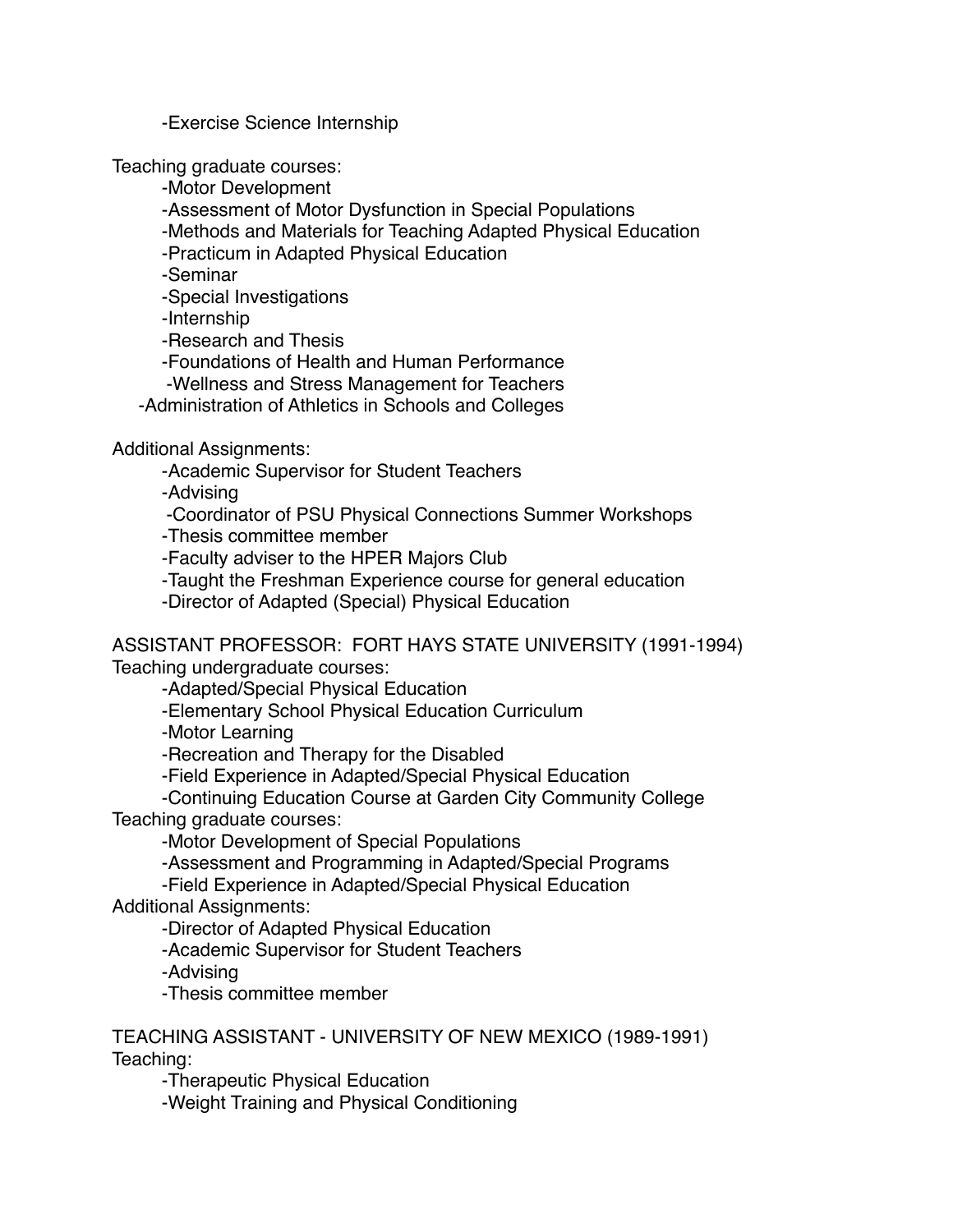-Adapted Aquatics -Jogging -Walking Fitness

INDEPENDENCE PUBLIC SCHOOLS - TEACHER AND COACH (1987-1988) Teaching:

-K-5 Physical Education -700 students

Coaching:

-High school football varsity receiver and linebacker coach

-Junior varsity football assistant coach

-High school boy's basketball assistant coach-varsity

-High school boy's basketball head coach-junior varsity

ELK VALLEY PUBLIC SCHOOLS - TEACHER AND COACH (1984-1987) Teaching:

-K-12 Physical Education

-Freshman English

Coaching:

-High school football head coach

-High school girls basketball head coach

-Junior high school football head coach

-Junior high school boys basketball head coach

-Junior high school girls basketball head coach

-Junior high boy's track and field head coach

-Strength coach

-Implemented intramural activities: power lifting meets, track meets,

elementary basketball

-Junior class sponsor

GRADUATE ASSISTANT - PITTSBURG STATE UNIVERSITY (1983-1984) Duties:

-Racquetball instructor

-Graduate assistant intramural coordinator

### **Certifications and Training**

- 2012 Physical Director Training, Let's Move in Schools, Overland Park, KS
- 2008 Bod Pod User Training (through Life Measurements)
- 2006 Leadership Institute for Department Chairs, American Association of Colleges of Teacher Education, Charlotte, N.C.
- 2003 PATHWISE Classroom Observation System (Mentor)
- 2000 Physical Essentials Elementary School Training (Certificate)
- 1999 Physical Best Coordinator (National certification), Boston, MA
- 1994 Kansas Infant-Toddler Services, Part H Monitor for Site Visits
- 1992 Project Adventure Facilitator
- 1988 Physical Dimension Middle School Training (Certificate)
- 1982 Teaching Certificate (Kansas)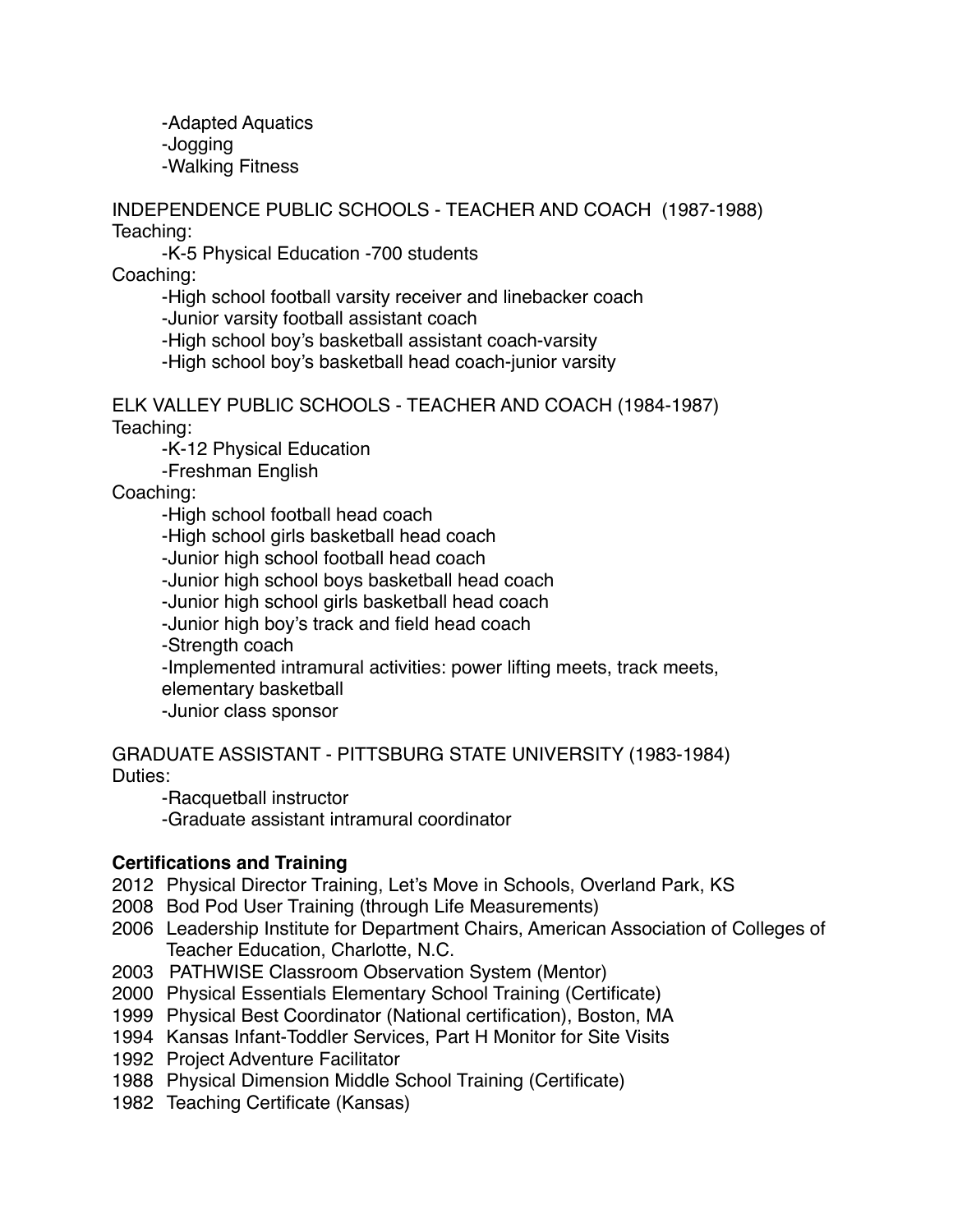### **SCHOLARSHIP**

#### **Research abstracts**

Leiker, M., Kandt, G, Oppliger, J., & Kandt, D.C. (2008). Competition start reaction times of elite college sprinters. The Journal of Strength and Conditioning Research, on-line at www.nsca-lft.org.

Kandt, G., Oppliger, J., Garcia, H., & Leiker, M. (2005). Static versus dynamic stretching: Acute effects on a battery of performance measures. The Journal of Strength and Conditioning Research, on-line at www.nsca-lft.org.

Kandt, G., Oppliger, J., Hawks, J., Holt, R., & Norris, M (2002). The effects of an inseason conditioning program on strength and power of collegiate football players. The Journal of Strength and Conditioning Research, www.nsca-lft.org.

Sexton, J.L., J.H. Oppliger, G.K. Kandt, H. Miles, S. Sedbrook, and R.S. Gorman (1999). Anabolic steroid use and knowledge among students attending a rural university. The Journal of Strength and Conditioning Research, 13(4), P. 433.

Oppliger, J.H., Sexton, J.L., Miles, H., & Kandt, G.K. (1997). Anabolic steroid use and knowledge among middle school and high school students in rural school districts. Journal of Strength and Conditioning Research, 11(4), 285.

Kandt, G.K., Oppliger, J.H., & Strobel, J. (1995). Twenty meter shuttle test performance of mentally retarded adults with and without a pace runner. Medicine and Science in sports and Exercise, 27(5), S85.

Kandt, G., Oppliger, J., Wise, J., & Zody, J. (1995). Reliability and validity of a force platform system for measuring vertical jump performance. Journal of Strength and Conditioning Research, 9(3), 203.

Kandt, G.K., Krob, J.J., Oppliger, J.H., & Timken, G.L. (1995). Relationship between twenty meter shuttle test performance and competitive running performance. Medicine and Science in Sports and Exercise Central States Meeting Abstracts.

Oppliger, J, Kandt, G., & Zody, J. (1994). Utilizing an intermittent training mode for the facilitation of functional cardiovascular performance in individuals with disabilities. Proceedings of the Annual Convention of the International Medical Congress on Sports for the Disabled.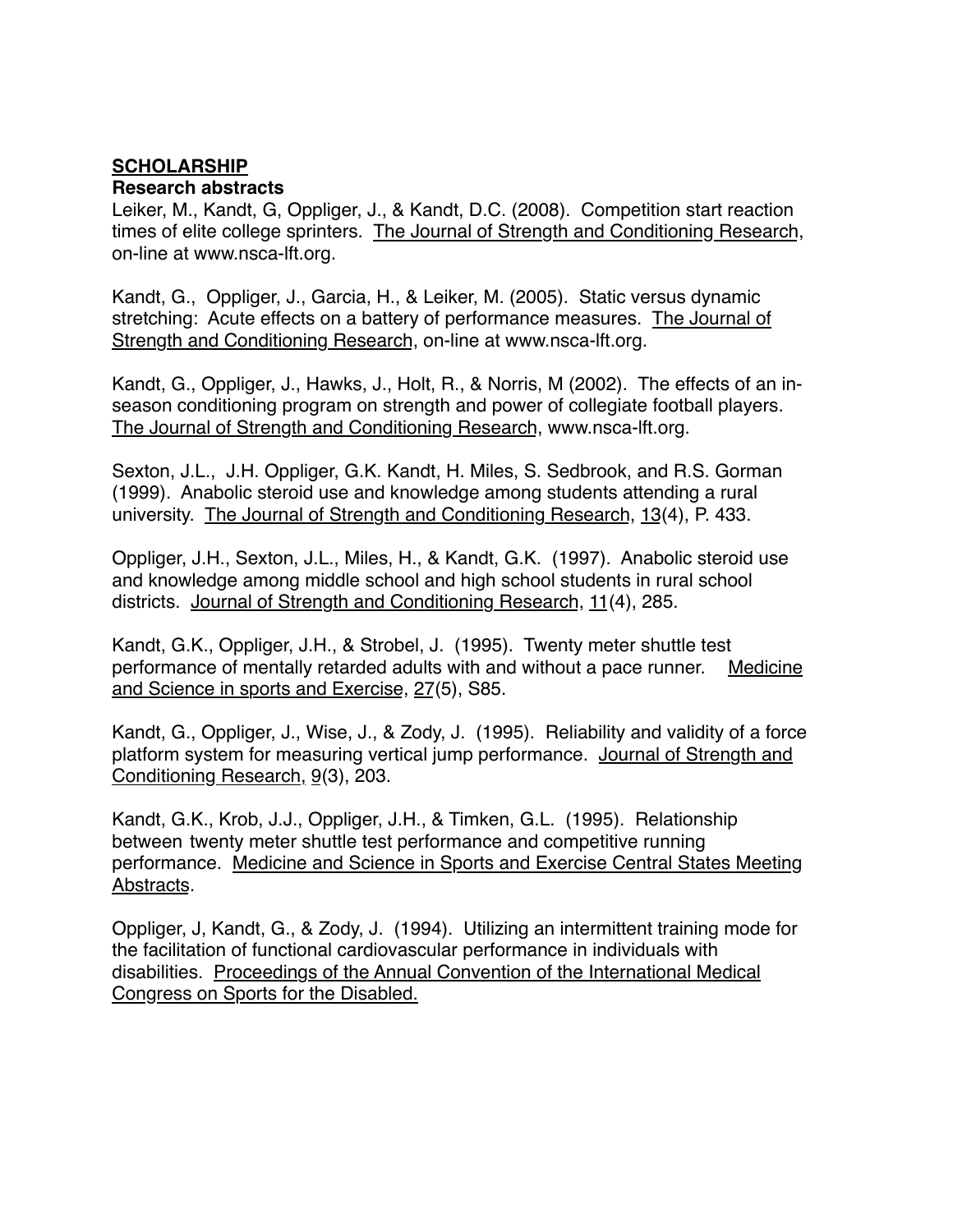### **Journals**

Stobart, B., Oppliger, J., & Wempe, P. The challenge of researching "beyond the walls" in the 21<sup>st</sup> century. The Chronicle of Kinesiology in Higher Education. Special Edition 2014 NAKHE Collaborative Conference, 52.

Dewlen, R., and Oppliger, J. (1997). Assessing leisure skills in students with disabilities. Kansas Association for Health, Physical Education, Recreation and Dance, 68(2), 38 & 39.

Oppliger, J. (1996). Making the case for resistance training courses in secondary education. Kansas Association of Health, Physical Education, Recreation and Dance, 67(2), 38&39.

Hefley, R., Spresser, J., & Oppliger, J. (1995). Rejuvenate your techniques of teaching physical education method courses. Kansas Association of Health, Physical Education, Recreation and Dance, 66(1), 18-20.

Oppliger, J.H., Spresser, J., & Kandt, G.K. (1994). What the physical educator should know about flexibility. Kansas Association of Health, Physical Education, Recreation and Dance, 64(2), 29-31.

Oppliger, J.H., & Kandt, G.K. (1994). Health-related cardiovascular fitness in elementary physical education: Getting the most for the minutes. Kansas Association of Health, Physical Education, Recreation and Dance, 64(1), 30-32.

Oppliger, J.H. (1993). An alternative method of preparing elementary education majors to teach elementary physical education. Kansas Association of Health, Physical Education, Recreation, and Dance, 63(2), 36.

Oppliger, J.H., Kandt, G.K., & Zody, J.M. (1992). Exercise-induced asthma. Kansas Association of Health, Physical Education Recreation and Dance, 62(2), 36-42.

DePaepe, J., Krauss, J., & Oppliger, J. (1992). A clinical case study of functional aerobic exercise. Clinical Kinesiology, 46(3), 21-24.

### **Proceeding abstracts**

Stobart, B. & Oppliger, J. (2009) From gymnasium to recreation center: Changes in college physical education facilities*,* National Association for Kinesiology and Physical Education in Higher Education.

Oppliger, J. & Stobart, B. (2009) The Developing Threat of Endorsing Non-Physical Educators to Teach Physical Education*,* National Association for Kinesiology and Physical Education in Higher Education.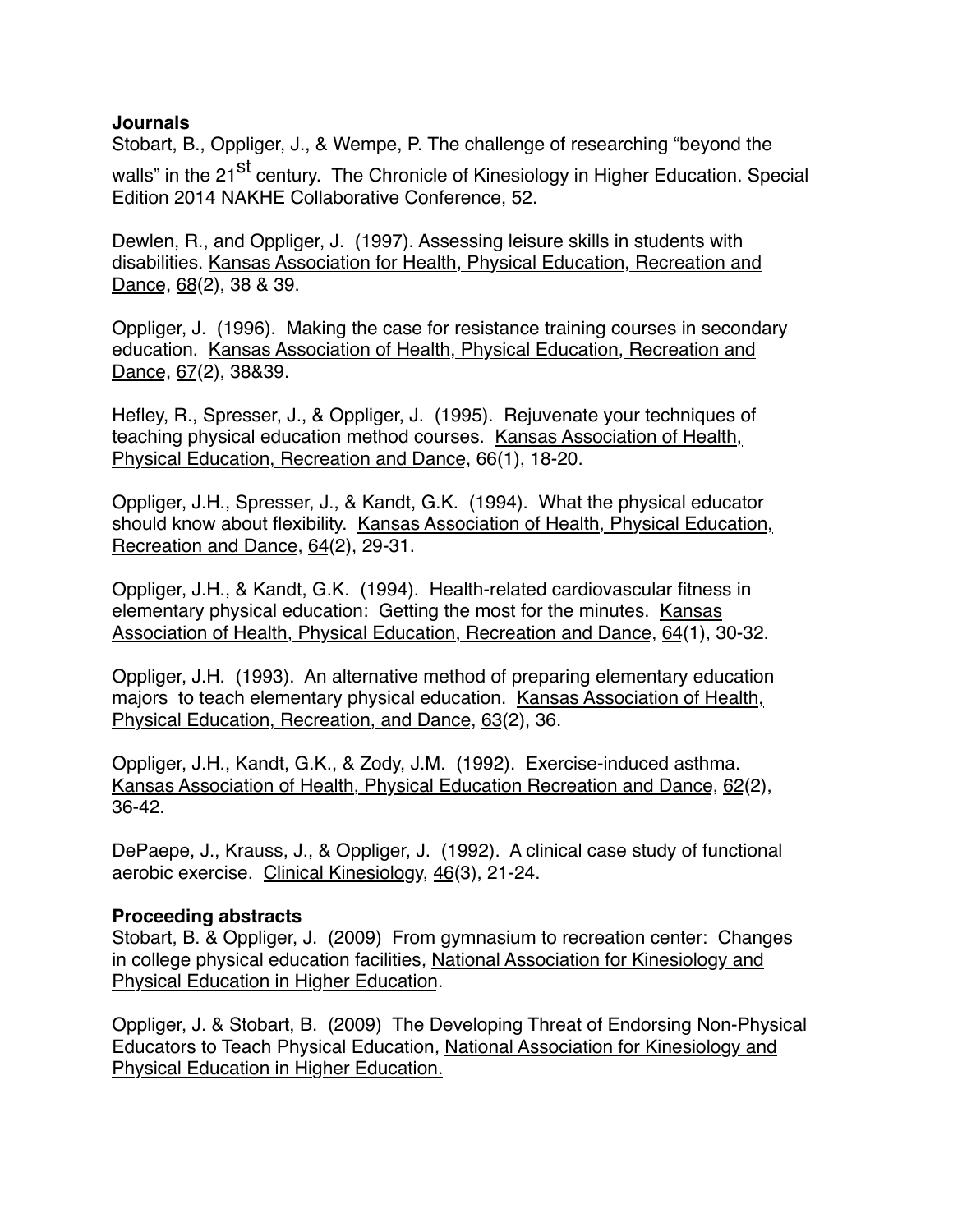Stobart, B., Oppliger, J., Wempe, P., & Dewlen, R*.* (2007). Hiring problems affecting higher education leadership in the future, National Association for Kinesiology and Physical Education in Higher Education.

Stobart, B., Oppliger, J., Wempe, P., & Dewlen, R. (2007). Problem employees and their effect on leadership for the future of higher education, National Association for Kinesiology and Physical Education in Higher Education.

Oppliger, J., Stobart, B., Dewlen, R., & McAfee, H. (2006). Results of a study investigating collaboration issues between departments of Kinesiology, Athletics and Administration, National Association for Kinesiology and Physical Education in Higher Education.

McAfee, H., Dewlen, R., Oppliger, J., & Stobart, B. (2006). Collaborations to investigate the need for inclusion of athletics into educational administrators licensure in Kansas and Arkansas, National Association for Kinesiology and Physical Education in Higher Education.

Oppliger, J., Stobart, B., & Dewlen, R. (2006 Utilizing interdisciplinary connection and collaboration opportunities to strengthen kinesiology and physical education departments, National Association for Kinesiology and Physical Education in Higher Education.

Stobart, B., Oppliger, J., Dewlen, R., McAfee, H., & Wempe, P. (2006). Connecting and collaborating with the community, National Association for Kinesiology and Physical Education in Higher Education.

Oppliger, J., Stobart, B. & Dewlen, R. (2005) Problems associated with coaches who teach in kinesiology and physical education departments, National Association for Kinesiology and Physical Education in Higher Education.

Oppliger, J., Stobart, B., Dewlen, R. & White, G. (2005) Leadership and communication*:* Are students and faculty understanding your message? National Association for Kinesiology and Physical Education in Higher Education.

Dewlen, R., McAfee, H. & Oppliger, J. (2005) No child left behind and the omission of highly qualified coaches, National Association for Kinesiology and Physical Education in Higher Education.

Oppliger, J. & Dewlen, R. (2005) Promoting complacency: The chairperson's role in faculty evaluation in a unionized university, National Association for Kinesiology and Physical Education in Higher Education.

Oppliger, J., & Dewlen, R. (2004) *Recognizing the necessity of leisure when promoting physical activity,* National Association for Physical Education in Higher Education.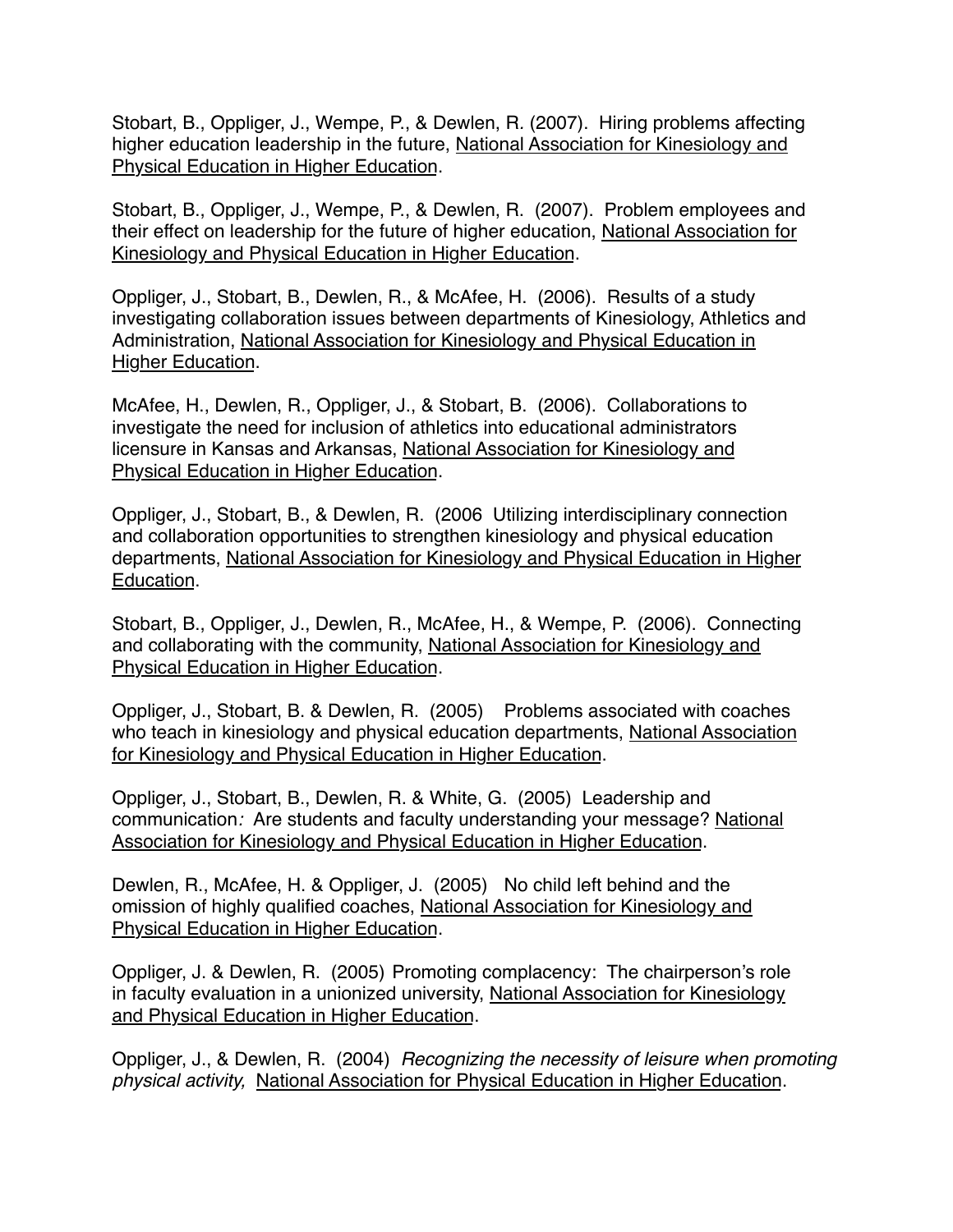Oppliger, J., & Dewlen, R. (2004) *Promoting physical activity by developing physically active students*, National Association for Physical Education in Higher Education.

Dewlen, R., Oppliger, J., Hefley, R., & Chen, P. (2002). *Dollars,headaches and accountability: Conducting a Taiwan cohort master's of science program in physical education*. National Association for Physical Education in Higher Education.

Dewlen,R., & and Oppliger,J. (1999). *Current trends of assessing health-related fitness for the therapeutic recreation specialist.* Expanding Horizons: Executive Summary of Midwest Symposium on Therapeutic Recreation. University of Missouri-Columbia.

Dewlen, R., & Oppliger, J. (1998). *Using play to enhance self-concept in children with disabilities, in The Changing Nature of Children's Play and Playwork*. American Play work Institute and the University of the Incarnate Word, pp. 20&21.

Kandt, G.K., & Oppliger, J.H. (1993). Emphasizing computer literacy in the preparation of physical educators. Proceedings of the Annual Convention of the Central District Association of American Alliance for Health, Physical Education, Recreation and Dance.

### **Newsletters**

Oppliger, J. (2002). Division of Sport and Physical Education news, Central District of the American Alliance for Health, Physical Education, Recreation and Dance. Spring Newsletter.

Oppliger, J. (2002). Division of Sport and Physical Education news, Central District of the American Alliance for Health, Physical Education, Recreation and Dance. Fall **Newsletter** 

Oppliger, J. (1997). Fit and healthy. School Health Project News, 1(1), 1 & 2.

Oppliger, J. (1997). Active children, healthy children. School Health Project News, 1(2), 1 & 2.

Oppliger, J. (1995). Contributing writer to the Q & A column. Fitness Focus, 13(3), 3

# **Manuals**

Oppliger, J. (1998). Class Act: Kansas L.E.A.N Physical Activity Guide. Wichita, Kansas: Kansas Health Foundation and Kansas Lean. Contributing author.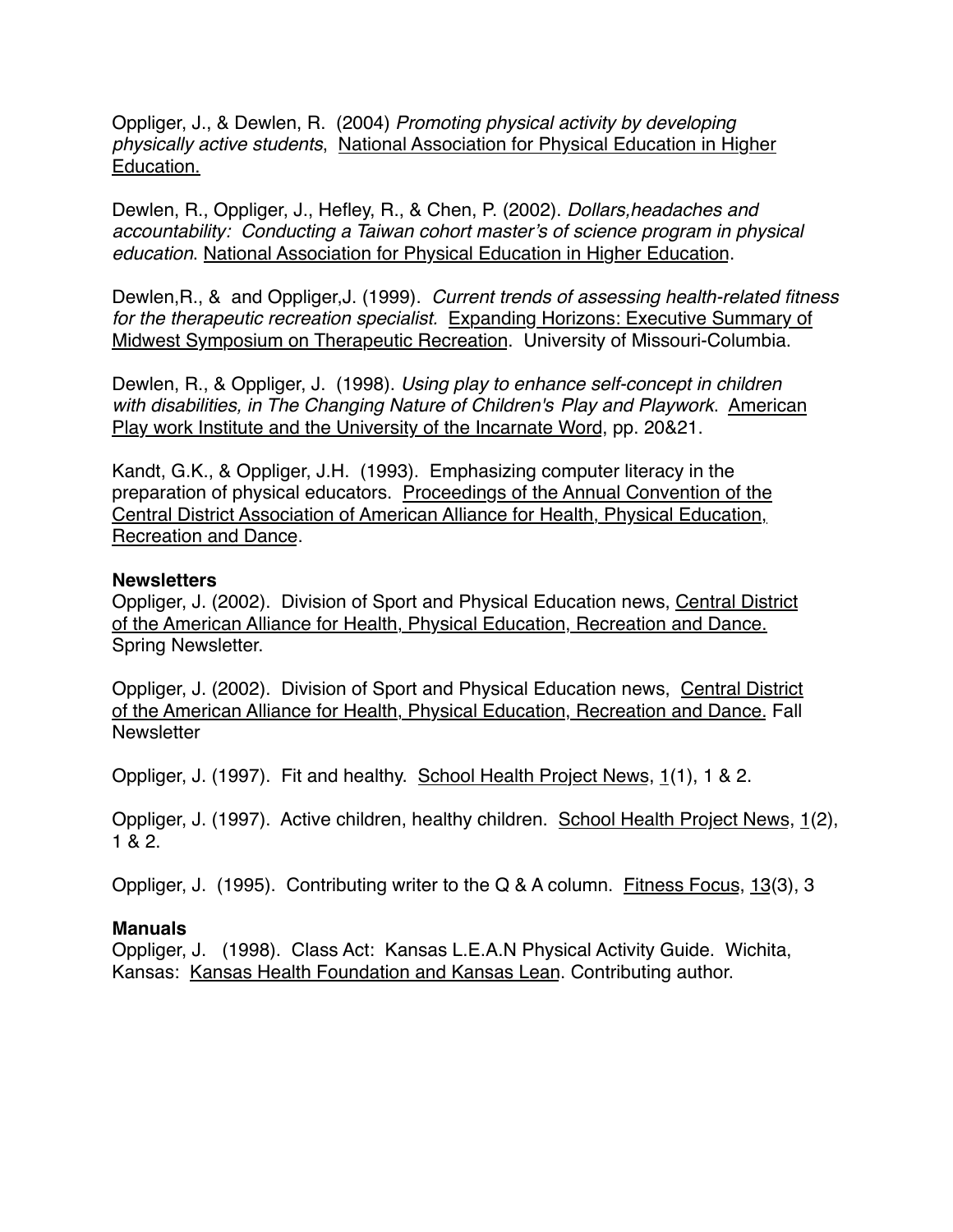#### **Reviews**

Oppliger, J.H. (1991). [Review of Games, sports, and exercises for the physically disabled]. Kansas Association of Health, Physical Education, Recreation and Dance, 60(2), 41-42.

#### **Other**

Journal of the Kansas Association for Health, Physical Education, Recreation, and Dance, Editor's Message 2014-2018

Health, Human Performance and Recreation Newsletter, Chair's Message 2011-2020

#### **Grants**

2012 John H. Oppliger. PSU Wellness Seminars. \$25,000 Grant from the Kansas Health Foundation.

1996-2006 John H. Oppliger, Chair and grant director of the Kansas Council on Fitness. \$22,500 per year, Kansas Department of Health and Environment.

1996 John H. Oppliger and Olin Chandler. Usage of the Physical Best Program and the Prudential FitnessGram among physical educators in the Central District of AAHPERD. \$1,000.00. KAHPERD Research Grant.

1992 John H. Oppliger and Judith Sexton. Western Kansas middle and high school anabolic steroid knowledge and use survey. \$1031.70 Graduate Council Research, FHSU.

### **Presentations**

2020 *Leading beyond the campus driving change as experts.* National Association for Kinesiology in Higher Education, Palm Springs, California, Co-presenter

2019 *Controversial topics and best practices within the HHPR professions*. Annual Convention of the Kansas Association of Health, Physical Education, Recreation and Dance, Pittsburg, KS, Co-presenter

2019 *Elementary fitness activities from around the world.* Society of Health and Physical Educators, Tampa, Florida, Co-presented (absent due to family crisis)

2018 *A fun, unique jump rope activity: Chinese jump ropes.* Share the Wealth Conference, Jekyll Island, Georgia, Co-presenter

2017 Recreation: make it a family thing. Annual Convention of the Kansas Association of Health, Physical Education, Recreation and Dance, Topeka, KS, Co-presenter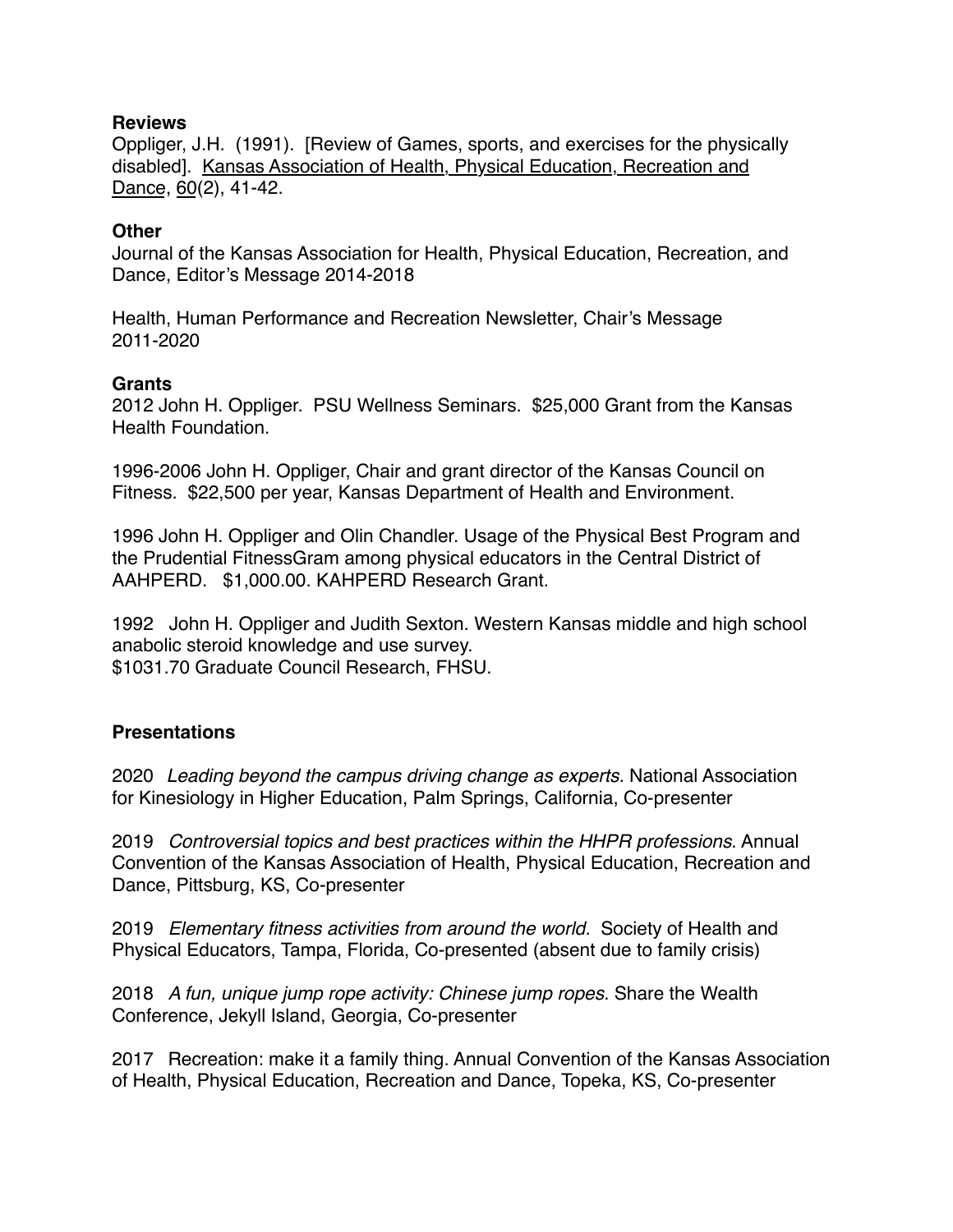2016 *H-ball tourney for the ages.* Annual Convention of the Kansas Association of Health, Physical Education, Recreation and Dance, Hays, KS, Co-presenter

2016 *Move and shake your profession through volunteerism.* Annual Convention of the Kansas Association of Health, Physical Education, Recreation and Dance, Hays, KS, Co-presenter

2015 *Internal vigilance to the tradition of kinesiology, its transition, and evolving transformation in a rural university.* National Association for Kinesiology in Higher Education, Clearwater, Florida, Co-presenter

2015 *Rethinking kinesiology: is kinesiology starting another transformation?* National Association for Kinesiology in Higher Education, Clearwater, Florida, Copresenter

2015 *Addressing the issues.* Share the Wealth Conference, Jekyll Island, Georgia, Co-presenter

2014 *Ready-made data to justify physical education in your school.* Share the Wealth Conference, Jekyll Island, Georgia, Co-presenter

2014 *The modern recreation/physical education building*. Annual Convention of the Kansas Association of Health, Physical Education, Recreation and Dance, Pittsburg, KS, Co-presenter

<sup>2014</sup> *The challenge of researching beyond the walls in the 21st century.* National Association for Kinesiology in Higher Education, San Diego, California, Co-presenter

2013 *Come and play H-ball*. Annual Convention of the Kansas Association of Health, Physical Education, Recreation and Dance, Emporia, KS, Co-presenter

2013 *Can a burned-out baby burner establish priorities in teaching, research, and service?* National Association for Kinesiology in Higher Education, Fort Lauderdale, Florida, Co-presenter

2013 *Kinesiology departments in rural universities: established and evolving faculty priorities.* National Association for Kinesiology in Higher Education, Fort Lauderdale, Florida, Co-presenter

2013 *A state-wide activity day for third graders.* Share the Wealth Conference, Jekyll Island, Georgia, Co-presenter

2012 *Classroom management in physical education*. Annual Convention of the Kansas Association of Health, Physical Education, Recreation and Dance, Lawrence, KS, Copresenter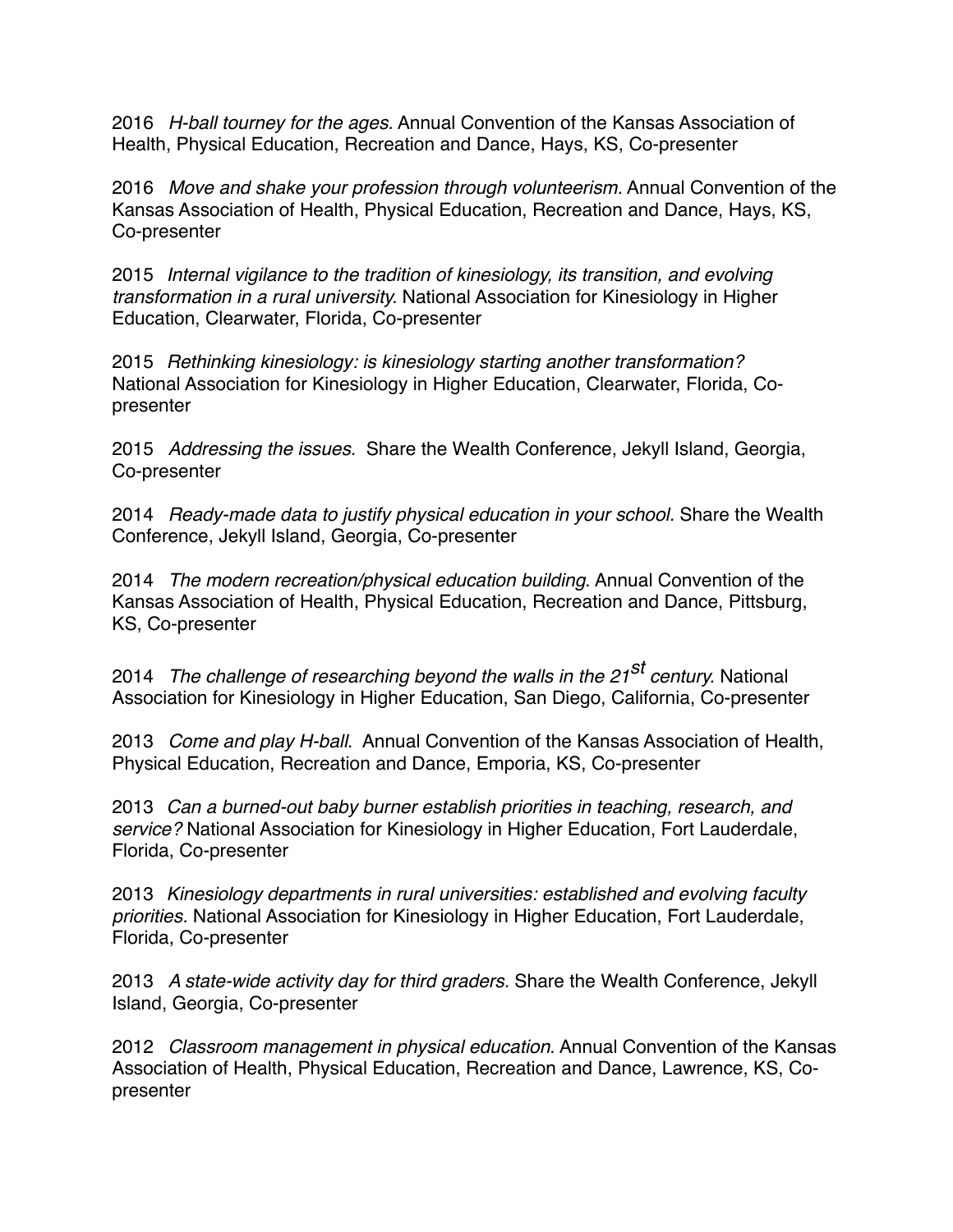2012 *Assessment in physical education*. Annual Convention of the Kansas Association of Health, Physical Education, Recreation and Dance, Lawrence, KS, Co-presenter

2012 *Will online courses increase retention of programs, faculty, and students in a contemporary university culture?* National Association for Kinesiology and Physical Education in Higher Education, San Diego, California

*2012 We think we know why we have flourished?* National Association for Kinesiology and Physical Education in Higher Education, San Diego, California

*2012 Will online courses cause grade inflation to flourish in contemporary university culture?* National Association for Kinesiology and Physical Education in Higher Education, San Diego, California

2011 *Problems in and advantages of teaching physical education in small, rural schools*, Share the Wealth Conference, Jekyll Island, Georgia, Co-presenter

2011 *More than a significant impact: The service expectations of kinesiology departments in rural universitie*s - National Association for Kinesiology and Physical Education in Higher Education, Orlando, FL, Co-presenter

2011 *Our profession's significance and impact on our country's childhood obesity problem* - National Association for Kinesiology and Physical Education in Higher Education, Orlando, FL, Co-presenter

2010 *Have fun with the new game H-Ball*. Share the Wealth Conference, Jekyll Island, Georgia, Co-presenter

2009 *We forgot what?* American Alliance for Health, Physical Education, Recreation and Dance, Tampa, Florida, Co-presenter

*2009 Modern student behavior and its impact on education*. American Alliance for Health, Physical Education, Recreation and Dance, Tampa, Florida, Co-presenter

2009 *From gymnasium to recreation center: Changes in college physical education facilities,* National Association for Kinesiology and Physical Education in Higher Education, Sarasota, Florida, Co-presenter

2009 *The Developing Threat of Endorsing Non-Physical Educators to Teach Physical Education,* National Association for Kinesiology and Physical Education in Higher Education, Sarasota, Florida, Co-presenter

2008 *An appeal to coaches who teach physical education: Get KAHPERD active!* Annual Convention of the Kansas Association of Health, Physical Education, Recreation and Dance, Emporia, Kansas, Co-presenter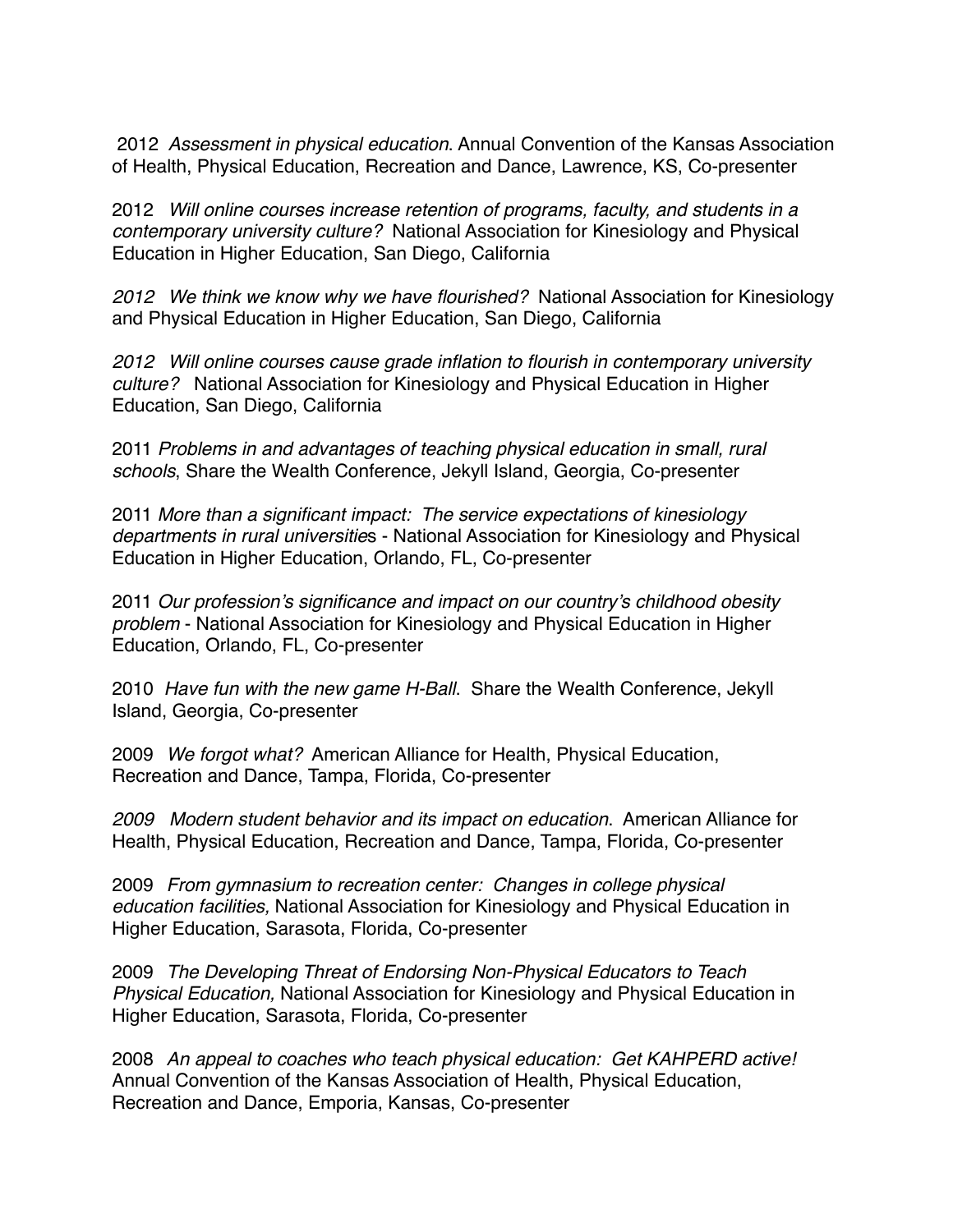2008 *Competition start reaction times of elite college sprinters.* National Conference and Exhibition of the National Strength and Conditioning Association, Las Vegas, Nevada. Co-presenter

2007 *Creating a research environment on a limited budget*. Second Annual Conference on Research at Predominately Undergraduate Institutions. Hays, Kansas, Co-presenter.

2007 *Problems associated with coaches who teach in HPER departments*. American Alliance for Health, Physical Education, Recreation and Dance, Baltimore, Maryland. Co-presenter.

2007 *Inclusion of athletic administration into the preparation of educational administrators*. American Alliance for Health, Physical Education, Recreation and Dance, Baltimore, Maryland. Co-presenter.

2007 *Hiring problems affecting higher education leadership in the future*. National Association for Kinesiology and Physical Education in Higher Education, Clearwater, Florida. Co-presenter

2007 *Problem employees and their effect on leadership for the future of higher education*. National Association for Kinesiology and Physical Education in Higher Education, Clearwater, Florida. Co-presenter

2006 *H-ball: It's fun, it's fast, it's active!* Annual Convention of the Kansas Association of Health, Physical Education, Recreation and Dance, Emporia, Kansas, Co-presenter

2006 *Results of a study investigating collaboration issues between departments of Kinesiology, Athletics and Administration*. National Association for Kinesiology and Physical Education in Higher Education, San Diego, California. Co-presenter

2006 *Collaborations to investigate the need for inclusion of athletics into educational administrators licensure in Kansas and Arkansas*. National Association for Kinesiology and Physical Education in Higher Education, San Diego, California. Co-presenter

2006 *Utilizing interdisciplinary connection and collaboration opportunities to strengthen kinesiology and physical education departments*. National Association for Kinesiology and Physical Education in Higher Education, San Diego, California. Co-presenter

2006 *Connecting and collaborating with the community.* National Association for Kinesiology and Physical Education in Higher Education, San Diego, California. Co-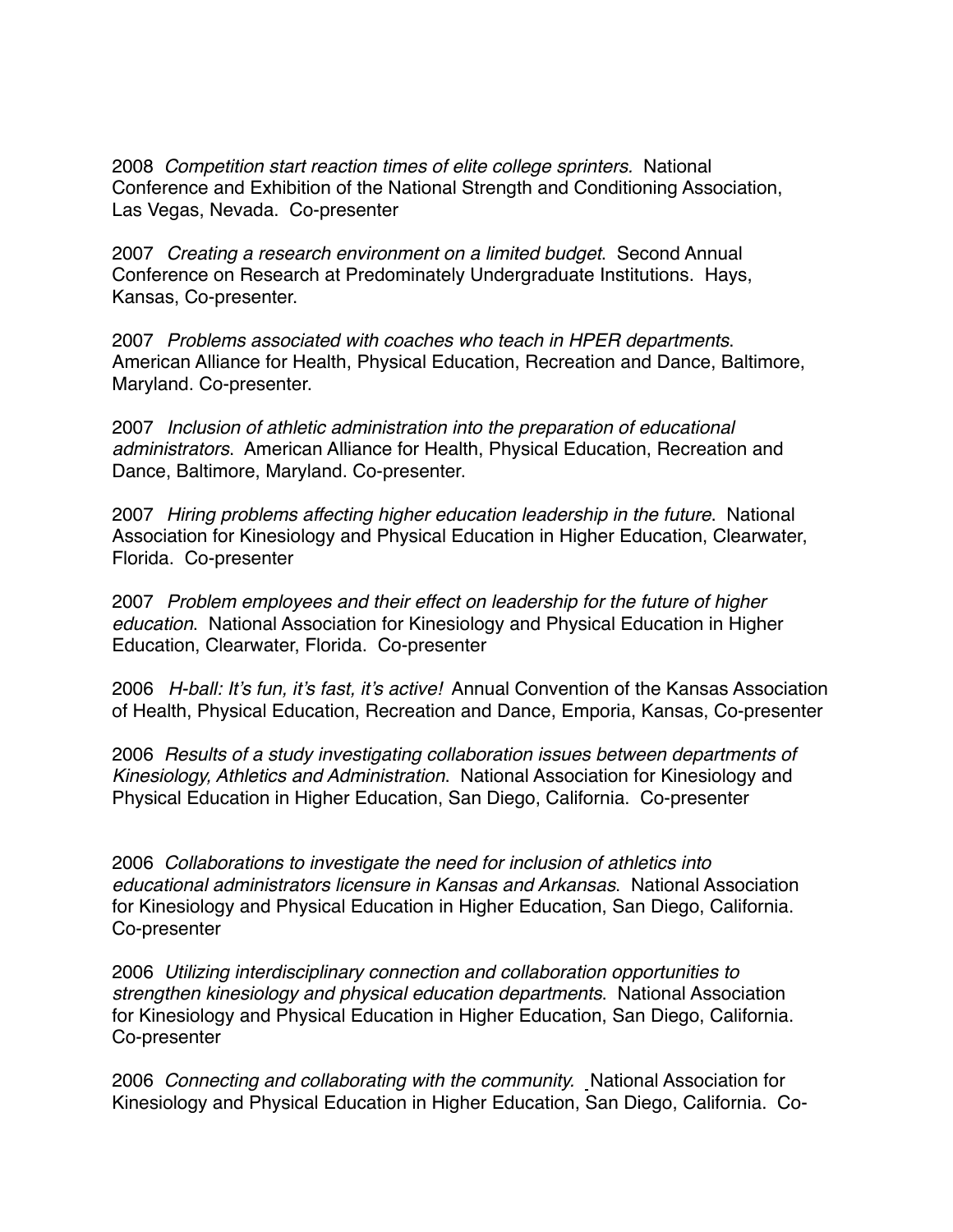#### presenter

2005 *The future of online courses in HPER.* Annual Convention of the Arkansas Association of Health, Physical Education, Recreation and Dance, Eureka Springs, Arkansas. Co-presenter

2005 *Can citizens help?* National Convention and Exposition of the National Recreation and Park Association, San Antonio, Texas. Co-presenter

2005 *Static versus dynamic stretching: Acute effects on a battery of performance measures*, National Conference and Exhibition of the National Strength and Conditioning Association, Las Vegas, Nevada. Co-presenter

2005 *Problems associated with coaches who teach in kinesiology and physical education departments*, National Association for Kinesiology and Physical Education in Higher Education, Tucson, Arizona. Co-presenter

2005 *Leadership and communication: Are students and faculty understanding your message?* National Association for Kinesiology and Physical Education in Higher Education, Tucson, Arizona. Co-presenter

2005 *No child left behind and the omission of highly qualified coaches*, National Association for Kinesiology and Physical Education in Higher Education, Tucson, Arizona. Co-presenter

2005 *Promoting complacency: The chairperson's role in faculty evaluation in a unionized university*, National Association for Kinesiology and Physical Education in Higher Education, Tucson, Arizona. Co-presenter

2004 *Fly-fishing, adapted fishing and plain ole fun fishing basics: equipment & techniques guaranteed to hook students of all ages*, Annual Convention of the Kansas Association of Health, Physical Education, Recreation and Dance, Pittsburg, Kansas. Co-presenter

2004 *Think tank in health and physical education issues*, Annual Convention of the Kansas Association of Health, Physical Education, Recreation and Dance, Pittsburg, Kansas. Co-presenter

2004 *Seeking advice and solutions: questions from a new chair attending his first cuac conference*, American Association for Active Lifestyles and Fitness' College and University Administrators Council, Ridgedale, Missouri.

2004 *NASPE and AALR: Working together in leisure education*, National Convention and Exposition of the American Alliance for Health, Physical Education, Recreation and Dance, New Orleans, Louisiana. Co-presenter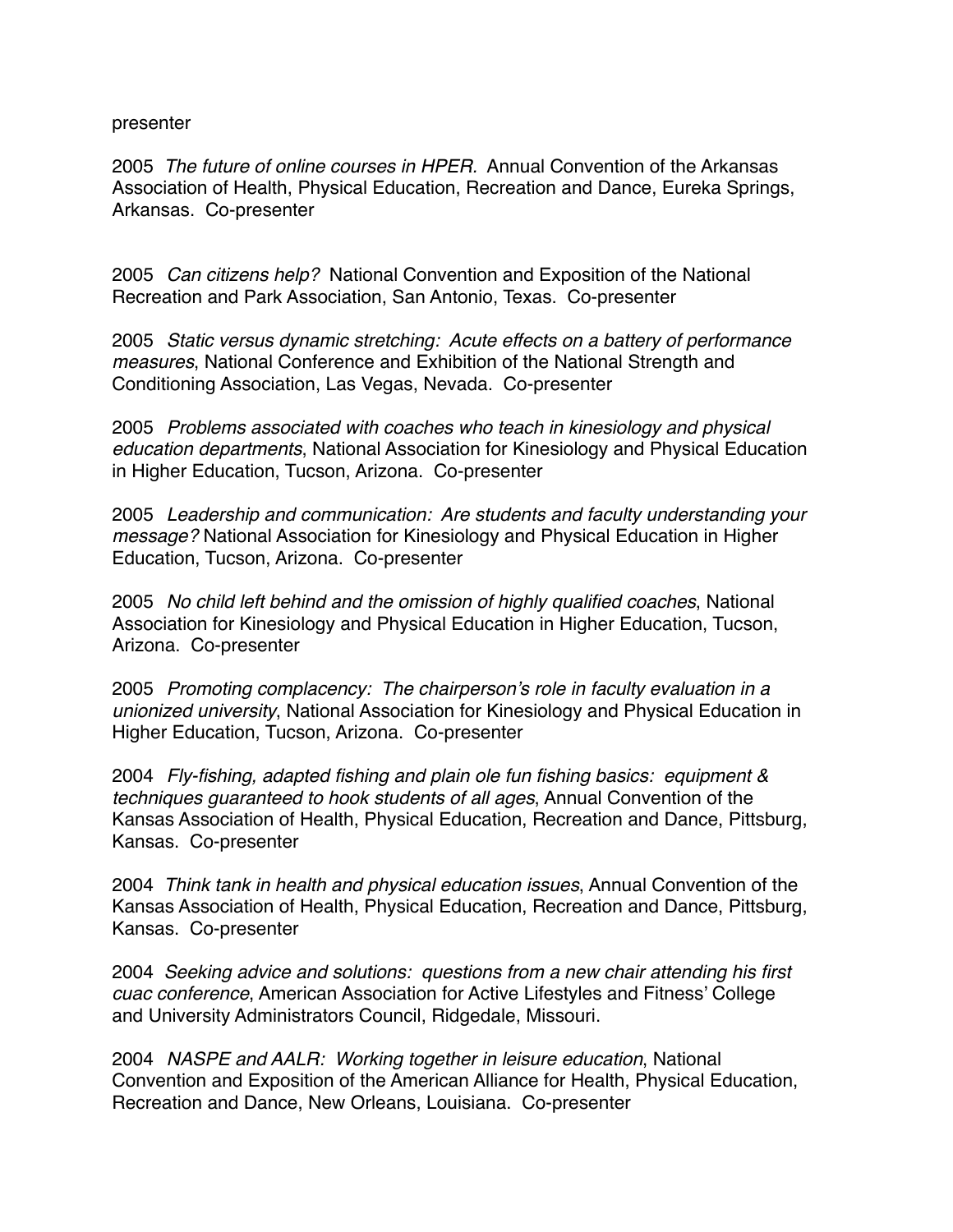2004 *Spice up your HPER club!,* National Convention and Exposition of the American Alliance for Health, Physical Education, Recreation and Dance, New Orleans, Louisiana. Co-presenter

2004 *Organizing and implementing a state-wide kid's fitness day*, National Convention and Exposition of the American Alliance for Health, Physical Education, Recreation and Dance, New Orleans, Louisiana. Co-presenter

2004 *Get that first job*, Central District of the American Alliance for Health, Physical Education, Recreation and Dance, Duluth, Minnesota. Co-presenter

2004 *Recognizing the necessity of leisure when promoting physical activity,* National Association for Physical Education in Higher Education, Clearwater Beach, Florida. Co-presenter

2004 *Promoting physical activity by developing physically active students*, National Association for Physical Education in Higher Education, Clearwater Beach, Florida. Co-presenter

2003 *Transition in rural areas: Results of models tested,* Central District of the American Alliance for Health, Physical Education, Recreation and Dance Fargo, North Dakota. Co-presenter

2003 *Finding your first professional position*, Annual Convention of the Kansas Association of Health, Physical Education, Recreation and Dance, Emporia, Kansas Co-presenter

2003 *Conducting a state-wide kid's fitness day,* Annual Convention of the Arkansas Association of Health, Physical Education, Recreation and Dance, Eureka Springs, Arkansas. Co-presenter

*2003 Physical activity, brain function, and learning*, Therapeutic Recreation Symposium of the Southwest, Dallas, Texas. Co-presenter

2002 *Proactive advocacy: Educating administrators and school boards,* Annual Convention of the Kansas Association of Health, Physical Education, Recreation and Dance, Wichita, Kansas. Co-presenter

2002 *Juggling basics you can do*, Annual Convention of the Kansas Association of Health, Physical Education, Recreation and Dance, Wichita, Kansas. Co-presenter

2002 *Assessing activity programs for health-related benefits*, National Convention and Exposition of the National Recreation and Park Association, Tampa, Florida. Co-presenter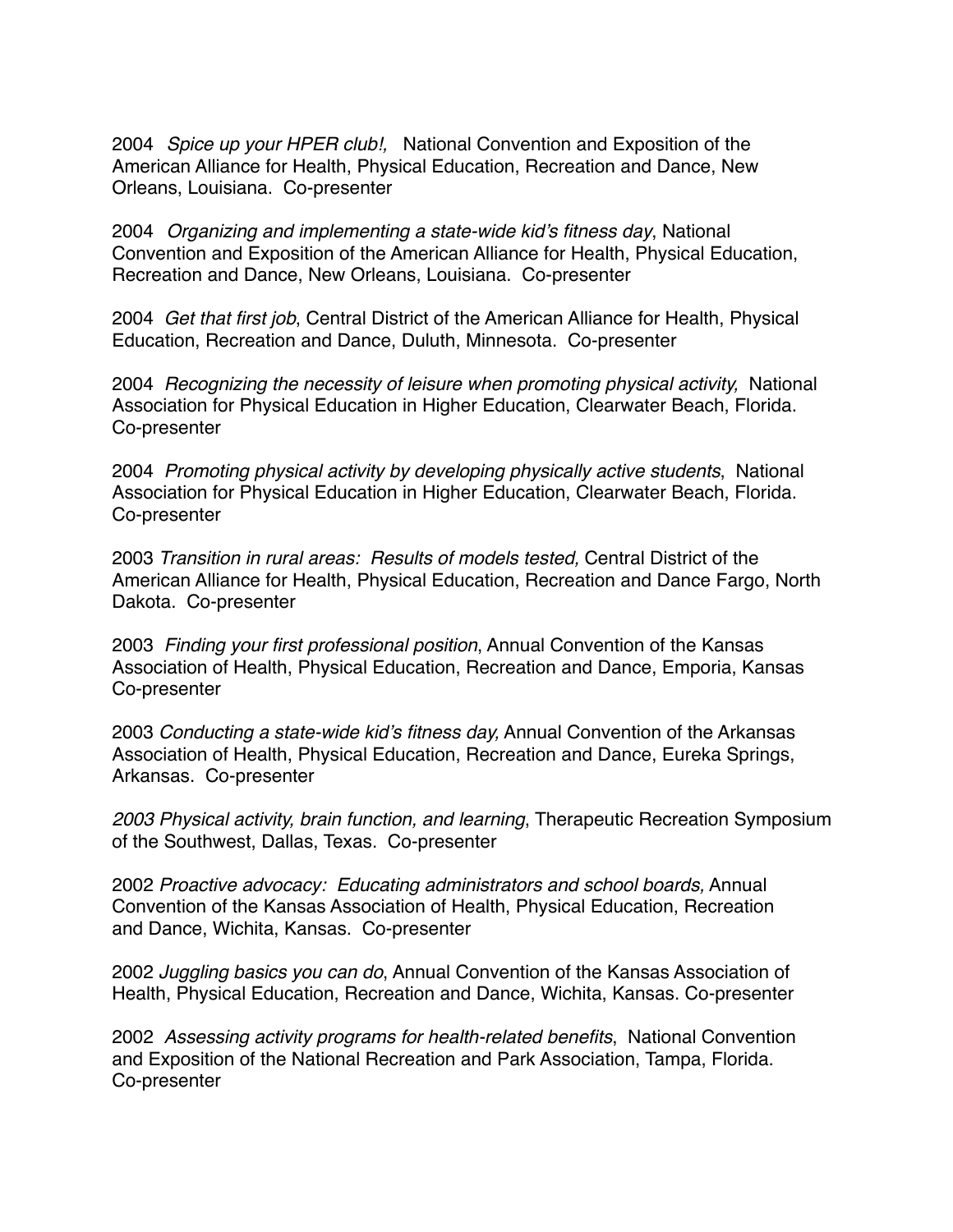2002 *The effects of an in-season conditioning program on strength and power of collegiate football players,* National Conference and Exhibition of the National Strength and Conditioning Association, Las Vegas, Nevada. Co-presenter

2002 *Omnikin – Kinball*, Annual Convention of the Central District of the American Alliance for Health, Physical Education, Recreation and Dance, Rapid City, South Dakota. Co-presenter

2002 *Dollars, headaches and accountability: Conducting a Taiwan cohort master's of science program in physical education*, National Association for Physical Education in Higher Education, San Antonio, Texas. Co-presenter

2001 *Physical focus: Kansas middle school physical activity & health/wellness curriculum*, Annual Convention of the Arkansas Association of Health, Physical Education, Recreation and Dance, Eureka Springs, Arkansas. Co-presenter

2001 *The absence of leisure: Why are we teaching physical education in a vacuum?* Annual Convention of the Oklahoma Association of Health, Physical Education, Recreation and Dance, Tulsa, Oklahoma. Co-presenter

2001 *Assessing your activity program to assure health-related benefits,* Midwest Therapeutic Recreation Symposium, Little Rock Arkansas. Co-presenter

 2001 *Let's play kinball,* Annual Convention of the Kansas Association of Health, Physical Education, Recreation and Dance, Topeka, Kansas. Co-presenter

2001 *Physical best secondary activities,* Annual Convention of the Kansas Association of Health, Physical Education, Recreation and Dance, Topeka, Kansas. Co-presenter

2001 *Practical health-related fitness assessment for therapeutic recreation specialists*, National Convention and Exposition of the American Alliance for Health, Physical Education, Recreation and Dance, Cincinnati, Ohio. Co-presenter

2001 *Using the Digiwalker in subject matter integration,.* Pittsburg State University Technology Conference, Frontenac, Kansas.

2000 *Movement activities for young children (5-8 yrs.),* Pittsburg State University Early Learning Conference, Pittsburg, Kansas.

2000 *FitnessGram Assessment and Physical Best News,* Annual Convention of the Kansas Association of Health, Physical Education, Recreation and Dance, Emporia, Kansas.

2000 *Therapeutic recreation specialists' knowledge of health-related fitness,* Annual Convention of the Central District of the American Alliance for Health, Physical Education, Recreation and Dance, Omaha, Nebraska. Co-presenter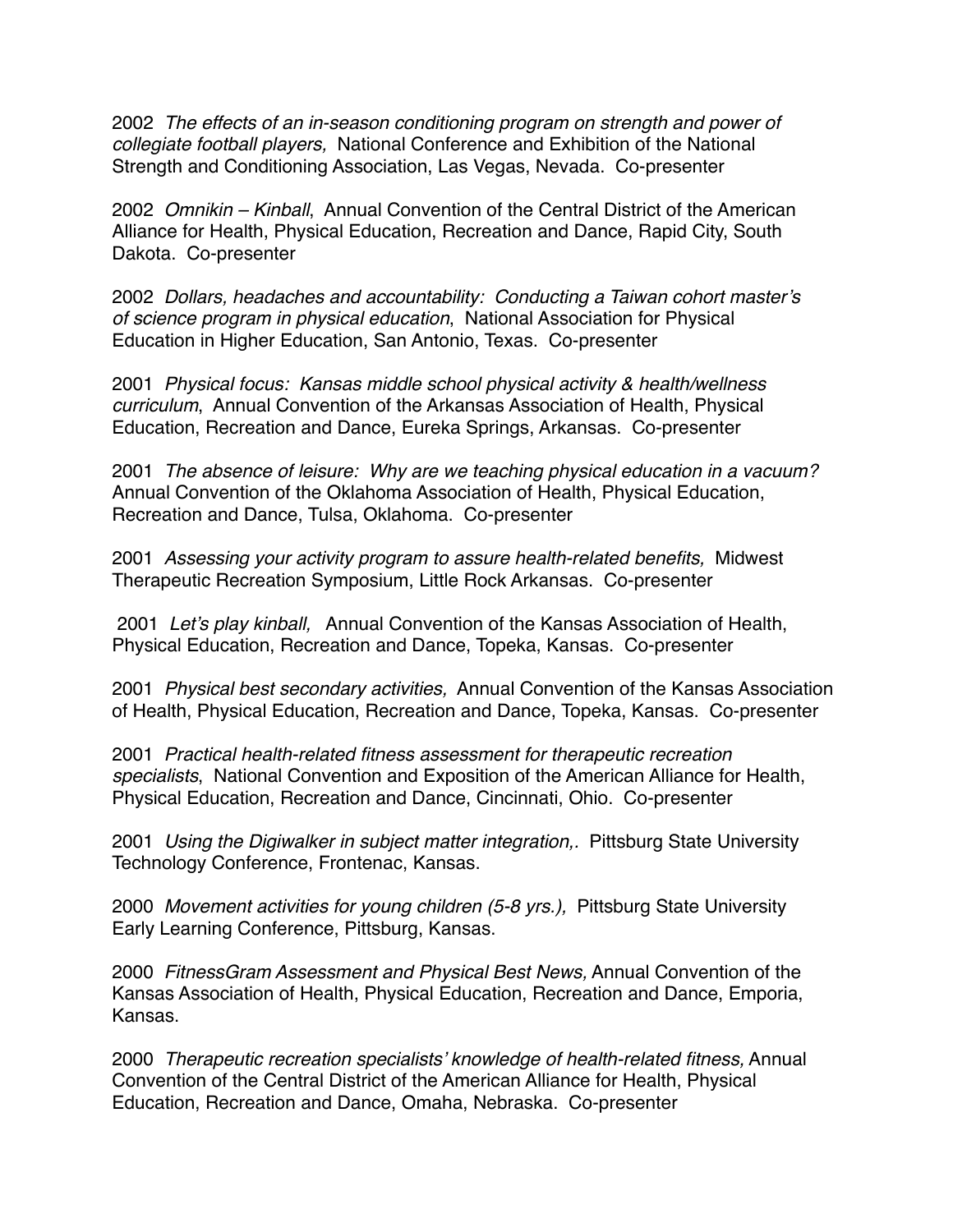2000 *Using the National Youth Sports Program to transitionalize adolescents from treatment into mainstream community programming*, National Convention and Exposition of the National Recreation and Parks Association, Phoenix, Arizona. Co-presenter

2000 *Assessing health-related fitness in the TR setting,* Annual Conference of the Arkansas Recreation and Parks Association, Arkadelphia, Arkansas. Co-presenter

1999 *Worthy use of leisure: The forgotten cardinal principle*, New Mexico Association of Health, Physical Education, Recreation and Dance, Albuquerque, New Mexico. Copresenter.

1999 *Anabolic steroid use and knowledge among students attending a rural university,* National Convention and Exhibition of the National Strength and Conditioning Association, Kansas City, Missouri. Co-presenter

1999 *Current trends of assessing health-related fitness for the therapeutic recreation specialist,* Midwest Symposium on Therapeutic Recreation, St. Louis, Missouri. Co-presenter

1999 *Planning and conducting the Kansas Kids Fitness day,* Annual Conference, Sharing the Wealth in Elementary, Middle and High School Physical Education, Jekyll Island, Georgia. Co-presenter

 1998 *Why not hold a Kansas Kids Fitness Day at your school?* Annual Convention of the Kansas Association of Health, Physical Education, Recreation and Dance, Pittsburg, Kansas. Co-presenter

1998 *Weight training ideas for college and high school classes,* Annual Convention of the Kansas Association of Health, Physical Education, Recreation and Dance, Pittsburg, Kansas. Co-presenter

1998 *Practical applications for assessing health-related fitness parameters on a shoe string budget*, Kansas Therapeutic Recreation Society Annual Workshop, Kansas City, Kansas. Co-presenter

1998 *Fitness health*, Kansas Recreation and Park Association Annual Conference, Overland Park, Kansas. Co-presenter

1998 *Developing leadership skills through role playing,* Southern District of the American Alliance of Health, Physical Education, Recreation and Dance Annual Convention, Biloxi, Mississippi. Co-presenter

1998 *Successful teachers shape the future*, Central District of the American Alliance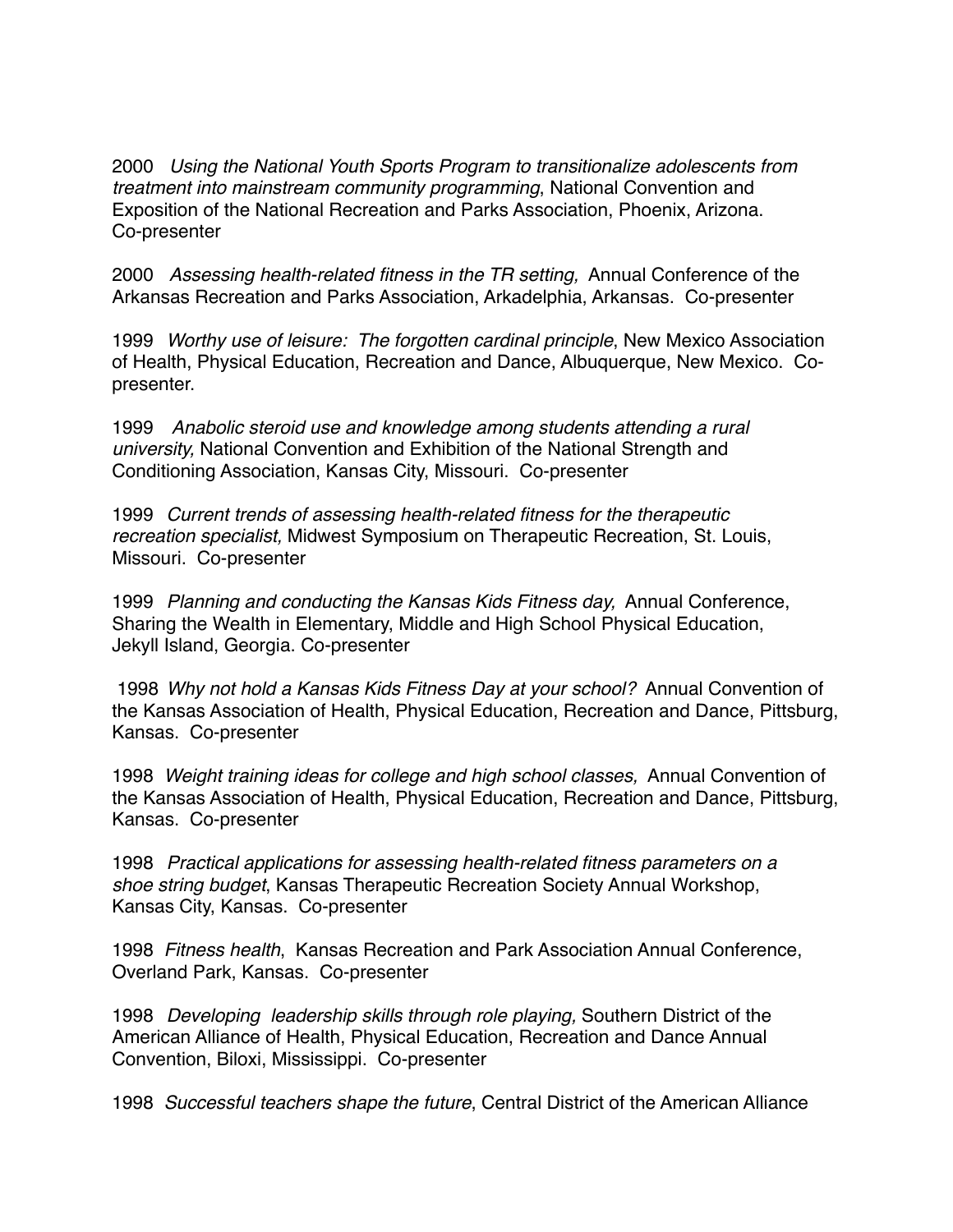of Health, Physical Education, Recreation and Dance Annual Convention, Wichita, Kansas. Co-presenter

1998 *Assessing leisure skills in the physical education classroom,* Central District of the American Alliance of Health, Physical Education, Recreation and Dance Annual Convention, Wichita, Kansas. Co-presenter

1998 *Questionnaire on Physical Best and Prudential FitnessGram,* Central District of the American Alliance of Health, Physical Education, Recreation and Dance Annual Convention, Wichita, Kansas. Co-presenter

1998 *Stay active with Physical Best,* Central District of the American Alliance of Health, Physical Education, Recreation and Dance Annual Convention, Wichita, Kansas.

1997 *Anabolic steroid use and knowledge among middle school and high school students in rural school districts*, National Conference and Exhibition of the National Strength and Conditioning Association, Las Vegas, Nevada. Co-presenter

1997 *Using play to enhance self-concept in children with disabilities,* International Association for the Child's Right to Play Conference, San Antonio, Texas. Co-presenter

1997 *Implementing a health-related fitness program for your consumers*, American Therapeutic Recreation Association Annual Conference, Nashville, Tennessee. Co-presenter

1996 *Utilizing the assessment of health-related fitness in therapeutic recreation,* Therapeutic Recreation Symposium for the Southwest, San Marcos, Texas. Co-presenter

1996 *Kangaball,* Annual Convention of the Central District of the American Alliance of Health, Physical Education, Recreation and Dance, Rochester, Minnesota. Co-presenter

1996 *Physical Best / Prudential FitnessGram: Year 2000 fitness materials and activities,* Annual Convention of the Kansas Association of Health, Physical Education, Recreation and Dance, Emporia, Kansas. Co-presenter

1996 *Screening techniques for identifying motor impediments in pre-school and elementary children,* Annual Convention of the Kansas Association of Health, Physical Education, Recreation and Dance, Emporia, Kansas. Co-presenter

1996 *New developments and ideas for Physical Best and the Prudential FitnessGram*, Annual Convention of the Kansas Association of Health, Physical Education, Recreation and Dance, Hays, Kansas. Co-presenter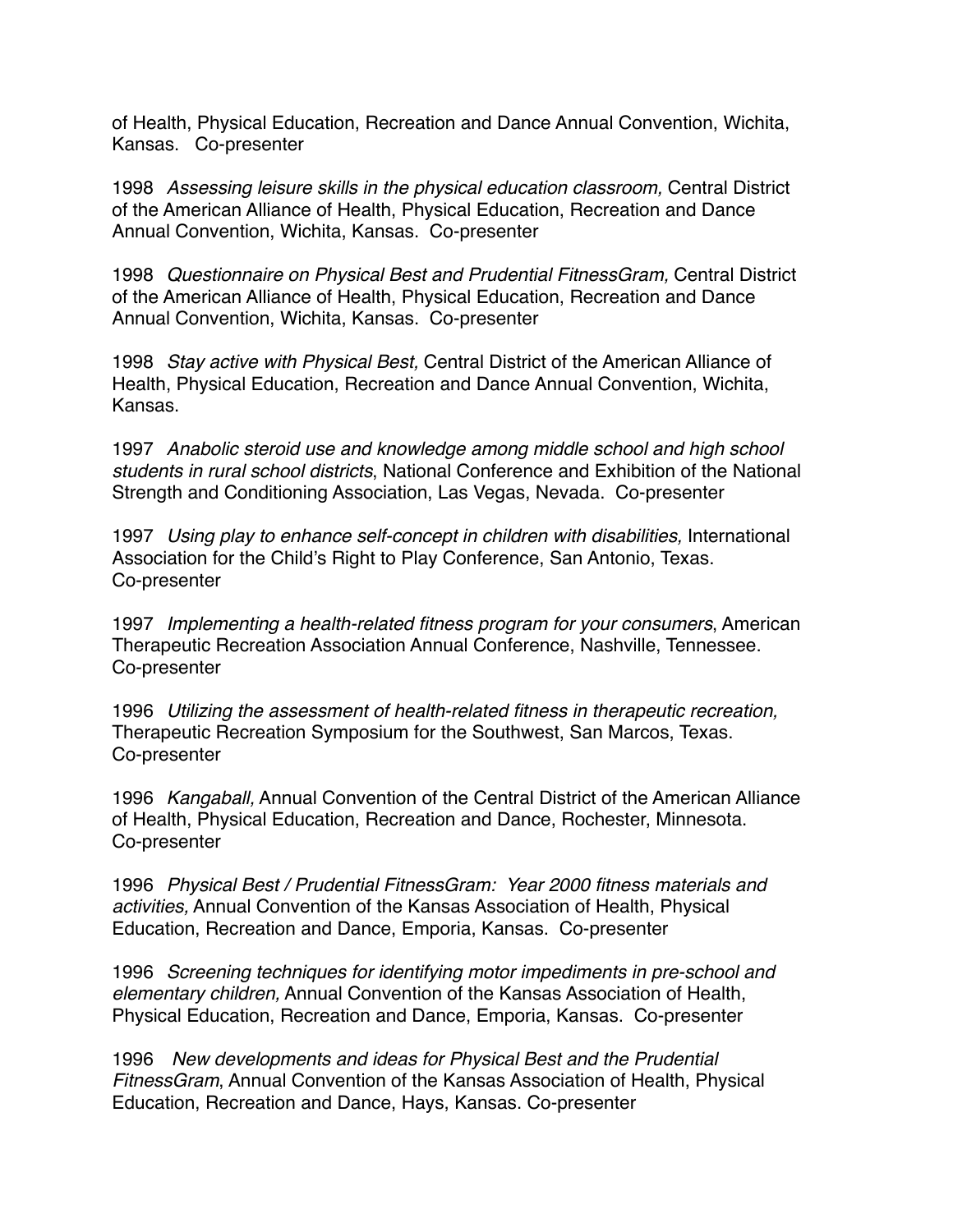1996 *Getting the most out of an HPER major's club*, Annual convention of the Kansas Association of Health, Physical Education, Recreation and Dance, Hays, Kansas.

1995 *Twenty meter-shuttle test performance of mentally retarded adults with and without a pace runner,* American College of Sports Medicine National Convention, Minneapolis, Minnesota. Co-presenter

1995 *Utilizing resistance exercise in the amelioration of selected disabilities,* Central District Association of American Alliance for Health, Physical Education, Recreation and Dance Annual Convention, Fargo, North Dakota. Co-presenter

1995 *Isometrics for body awareness,* American Alliance for Health, Physical Education, Recreation and Dance, Portland, Oregon.

1994 *The effects of warm-up on vertical jump performance in college age females,* Kansas Association of Health, Physical Education, Recreation and Dance Annual Convention, Topeka, Kansas. Co-presenter

1994 *Relationship between twenty-meter shuttle test performance and competitive running performance*, American College of Sports Medicine Central States Chapter Annual Meeting, Columbia, Missouri. Co-presenter

1994 *Reliability and validity of a force platform system for measuring vertical jump performance*, National Strength and Conditioning Association Annual Convention, New Orleans, Louisiana. *Co-presenter*

1994 *Utilizing an intermittent training mode for the facilitation of functional cardiovascular performance in individuals with disabilities*, Third International Medical Congress On Sports For The Disabled, Quebec City, Quebec. Co-presenter

1994 *Utilizing a leg press regime for developing functional cardiovascular fitness,* Missouri/Kansas Association for Cardiovascular and Pulmonary Rehabilitation Convention, Kansas City, Missouri. Co-presenter

1993 *The effects of leg press interval training on health-related fitness components,* Kansas Association of Health, Physical Education, Recreation and Dance Annual Convention, Liberal, Kansas. Co-presenter

1993 *Interval weight training for development of health-related fitness,* National Strength and Conditioning Association Annual Convention, Las Vegas, Nevada*.* Copresenter

1993 *Emphasizing computer literacy in the preparation of physical educators,*  Central District Association of American Alliance for Health, Physical Education,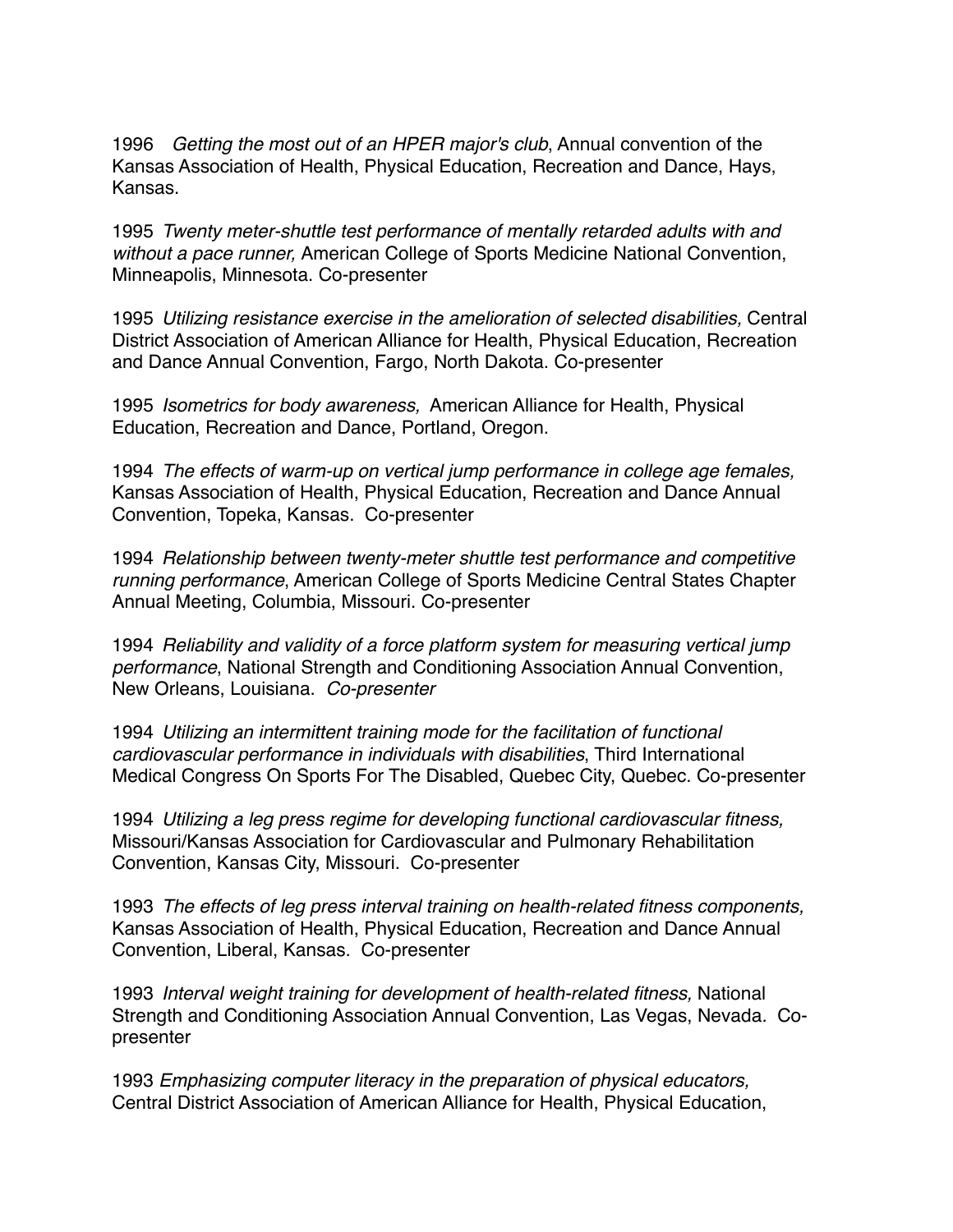Recreation and Dance Annual Convention, Omaha, Nebraska. Co-presenter

1993 *Implementing resistive strength training in cardiopulmonary rehabilitation programs*, Missouri and Kansas Association of Cardiovascular and Cardiopulmonary Rehabilitation Winter Meeting, Topeka, Kansas. Co-presenter

1992 *Computer assisted instruction in the realm of physical education,* Kansas Association of Health, Physical Education, Recreation and Dance Annual Convention, Hutchinson, Kansas.Co-presenter

1992 *Teaching physical education in small rural school districts,* Central District Association of American Alliance for Health, Physical Education, Recreation and Dance Annual Convention, Des Moines, Iowa.

1992 *The future of adapted physical education in Kansas,* Kansas Adapted Physical Education Association Annual Clinic, Hays, Kansas.

Served as a presider or recorder for other presenters at various conventions

# **SERVICE**

#### **University**

University Strategic Planning University Stakeholder Task Force Meet and Confer (PSU Administration) Advisory Board for the General Studies Degree Program Program Review Team (s) University assessment Public Health Minor team General Education Work Group Accessibility of the Disabled Committee Athletic Policies Commission Campus Recreation Director Search Committee (Chair) Computer Advisory Committee Departmental Honors Committee (Chair) Director of Planned Giving Search Committee Diversity Awareness Committee (Chair-awards committee) Faculty Affairs Committee Faculty Association Faculty Senate Springwell Committee Student Honors Committee (Chair) Teacher Education Council Recreation Advisory Council

College Committees: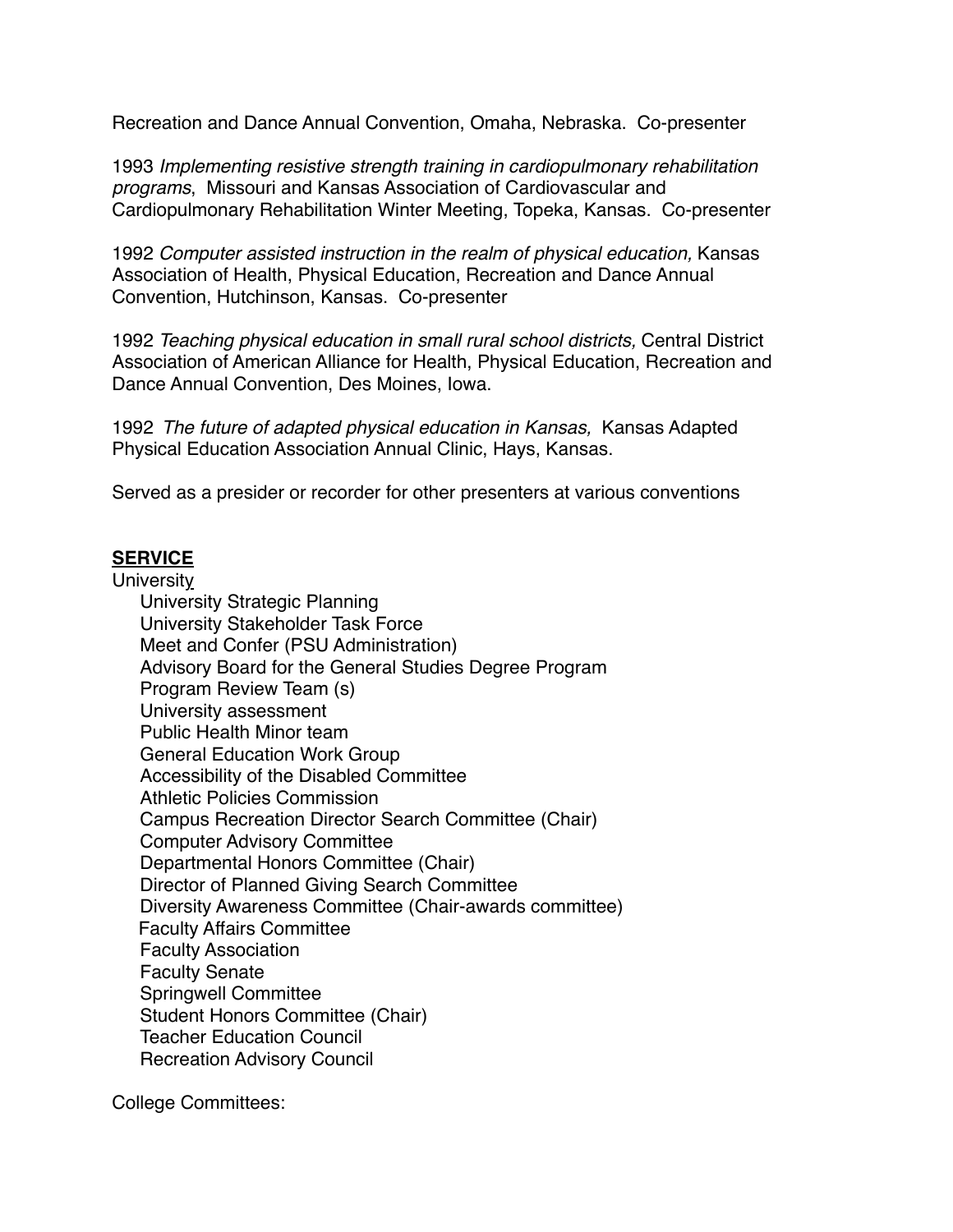College of Education Director of Teacher Education Search (Chair) College of Education Curriculum and Instruction Chairperson Search (Chair) College of Education NCATE Planning Team College of Education Knowledge-Base Committee College of Education Multicultural Committee College of Education Summer School Committee College of Education Technology Committee Constitution Committee (Chair) Curriculum Committee Instruction, Research and Service Committee Instructional Resource Center (IRC) Task Force Secondary Teachers Coordinating Committee Teacher Education (PT3)Technology Advisory Council Teacher Education (PT3)Technology Planning Committee

Departmental Committees:

Curriculum Committee Departmental Advisors Committee Evaluation and Merit Committee Graduate Faculty Committee Planning Committee Tenure Committee (Chair) Weede Facility Committee

# **Professional Service**

|      | 2010-2013 Physical Education Advisory Group of the Kansas Health Foundation |
|------|-----------------------------------------------------------------------------|
|      | 1999-2006 Representative and exhibitor for the Kansas Council on Fitness    |
|      | at the Kansas Association of School Boards Convention and                   |
|      | Trade Show, Wichita and Topeka, Kansas                                      |
|      | 1999-2009 Representative and exhibitor for the Kansas Council on Fitness    |
|      | at the United School Administrators Annual Convention,                      |
|      | Wichita, Kansas                                                             |
| 1999 | Reviewed the book, Children Moving, for Mayfield.                           |
| 1998 | Reviewed the book, Sports Encyclopedia, for Allyn & Bacon                   |
|      |                                                                             |
|      | 1996-1997 Fitness Assessment and Curriculum consultant for the Kansas       |
|      | LEAN project of the Kansas Department of Health and                         |
|      | Environment's Bureau of Chronic Disease and Health                          |
|      | Promotion                                                                   |
| 1995 | Developed the Adapted Physical Education certification program at PSU       |
| 1995 | Legislative Fitness Day – Health-fitness advising for state legislators     |
| 1995 | Kansas Head Injury Association - Host, Pittsburg State University           |
|      |                                                                             |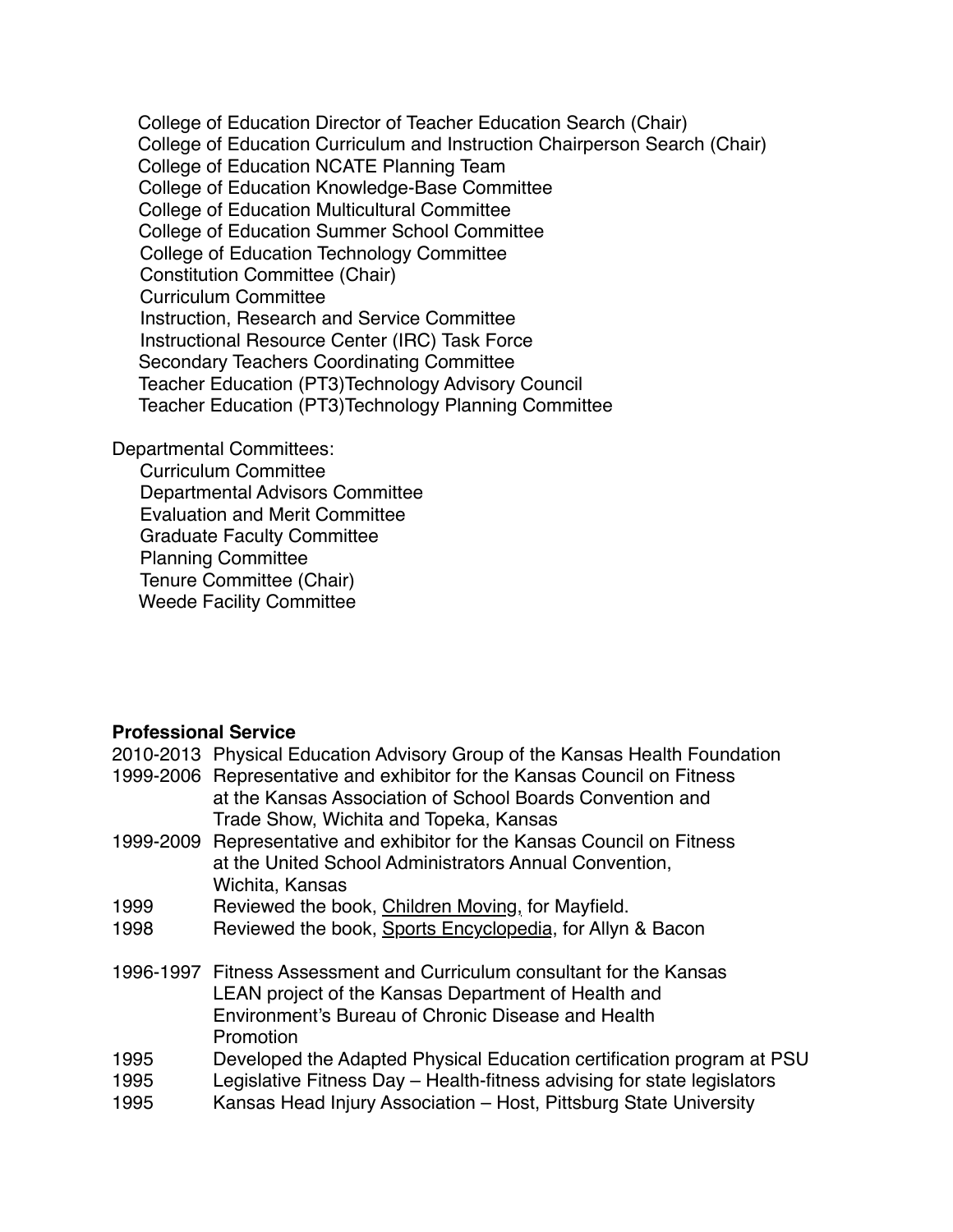- 1994 Member of the Evaluation and Review Committee for the National Standards Project in Adapted Physical Education
- 1994 Reader Committee on Kansas Adapted/Special Physical Education **Guidelines**
- 1993 Kansas Special Olympics West Sports Camp Clinician
- 1993 Cancer Society of Ellis County We Can Weekend Leader
- 1993 Epilepsy Kansas Volunteer
- 1992-1994 The O'Loughlin Project. Fort Hays State University/Kansas State Department of Education
- 1992-1994 Site Coordinator for Kansas Kids Fitness Day

# **Consulting (In-service)**

- 2004 In-service provider for Goddard School District, Goddard, Kansas
- 2001 In-service provider for Winfield School District, Winfield, Kansas
- 1998 In-service provider for Emporia School District, Emporia, Kansas
- 1997 In-service provider for Winfield School District, Winfield, Kansas
- 1997 In-service provider for Andover Schools, Andover, Kansas
- 1997 In-service provider for Garden City Schools, Garden City, Kansas
- 1997 In-service provider for six school districts held at Pratt Community College, Pratt, Kansas
- 1996 In-service provider for Holcomb School District, Holcomb, Kansas
- 1996 In-service provider for Olathe School District, Olathe, Kansas
- 1996 In-service provider for Arkansas City School District, Arkansas City, Kansas
- 1996 In-service provider for Rose Hill School District, Rose Hill, Kansas
- 1995 In-service provider for Garden City Schools, Garden City, Kansas
- 1995 In-service provider for North Central Kansas Educational Service Center, Clay Center, Kansas
- 1995 In-service provider for Wichita Public Schools, Wichita, Kansas
- 1994 In-service provider for Southwest Plains Regional Service Center, Satanta, Kansas
- 1993 In-service provider for North Central Kansas Educational Service Center, Almena, Kansas

# **Consulting (Curriculum Revision)**

- 2010 Reviewer/consultant for the Department of HPER, University of South Dakota
- 2005 Reviewer/consultant for the Department of HPER, Southeastern Oklahoma State **University**
- 1997 Reviewed / evaluated elementary school physical education curriculum and wrote Improvement Plan for local school district in Holcomb, Kansas
- 1997 Reviewed / evaluated elementary school physical education curriculum and wrote Improvement Plan for local school district in Arkansas City, Kansas
- 1997 Reviewed / evaluated elementary school physical education curriculum and wrote Improvement Plan for local school district in Rose Hill, Kansas
- 1997 Reviewed / evaluated elementary school physical education curriculum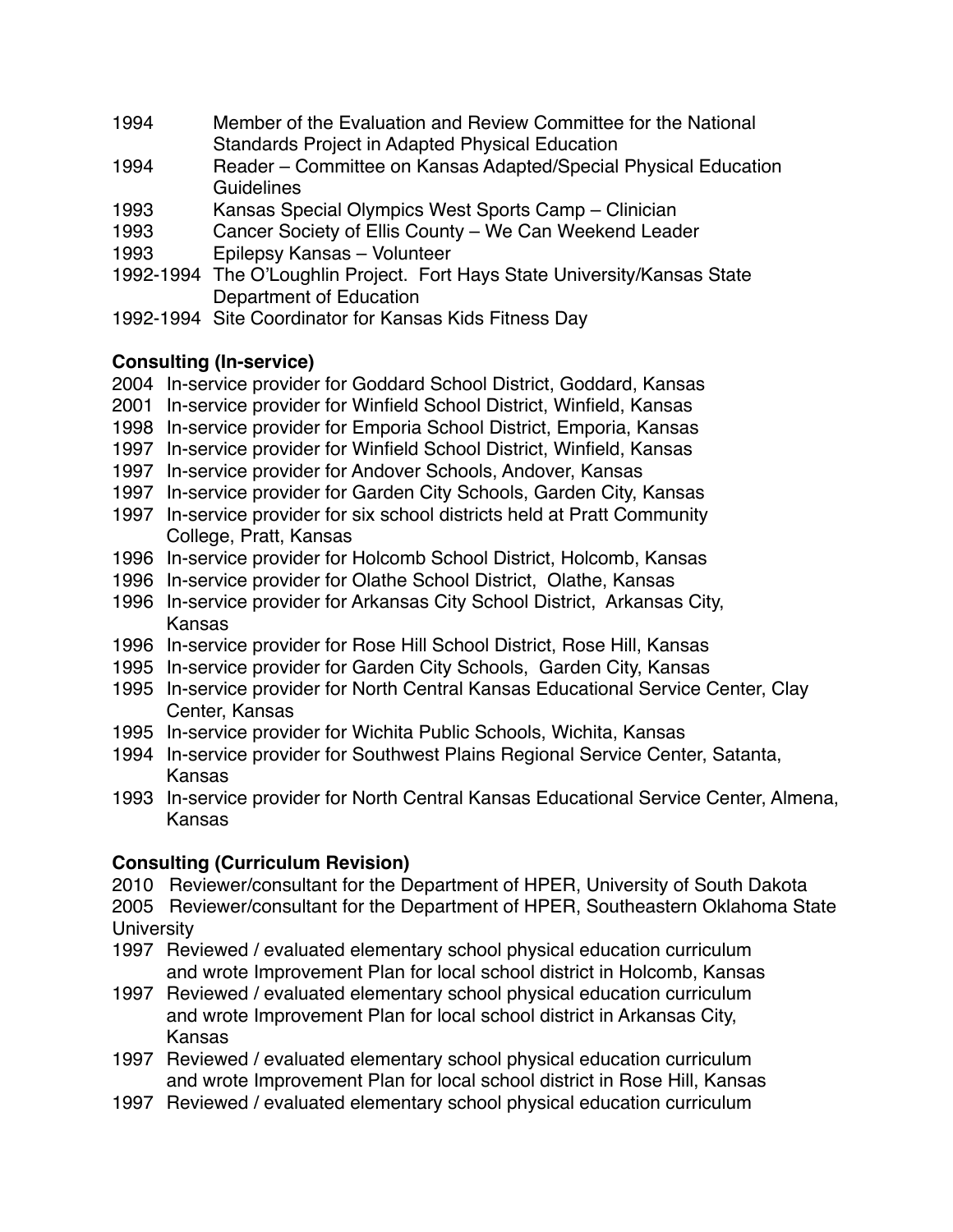and wrote Improvement Plan for local school district in Garden City, Kansas

- 1997 Reviewed / evaluated elementary school physical education curriculum and wrote Improvement Plan for local school district in Andover, Kansas
- 1997 Reviewed / evaluated elementary school physical education curriculum and wrote Improvement Plan for local school district in Winfield, Kansas
- 1992 Reviewed / evaluated elementary school physical education curriculum for McPherson, Kansas Public Schools

# **Kansas State Department of Education (KSDE) Service**

- 2006 Member, KSDE Program Review Team Kansas Wesleyan University
- 2006 Member, KSDE Program Review Team McPherson University
- 2005 Chair, KSDE Program Review Team Ottawa College
- 2005 Chair, KSDE Program Review Team Tabor College
- 2001 Member, KSDE New Folio Review Team Sterling College
- 2001 Member, KSDE New Folio Review Team Southwestern College
- 2000 Member, KSDE New Folio Review Team Friends University
- 1997 Chair, KSDE New Folio Review Team Washburn University
- 1997 Chair, KSDE New Folio Review Team Southwestern College
- 1996 Member, NCATE/KSDE Evaluation Team Friends University
- 1996 Chair, KSDE New Folio Review Team University of Kansas
- 1994 Member, KSDE New Folio Review Team Bethel College
- 1993 Member, NCATE/KSDE Evaluation Team Pittsburg State University

# **Professional Recognition**

- 2019 Kansas Association for Health, Physical Education, Recreation, and Dance Administrator of the Year Award
- 2016 Kansas Association for Health, Physical Education, Recreation, and Dance Wayne Osness Honor Award
- 2010 Kansas Governor's Council on Fitness Service Appreciation
- 2004 Central District of the American Alliance for Health, Physical Education, Recreation and Dance – Merit Award
- 2002 Nominated for PSU College of Education Excellence in Teaching Award
- 2000 Nominated for PSU Distinguished Faculty Award
- 1999 Central District of AAHPERD Certificate of Appreciation (Physical Best Coordinator)
- 1999 Service Award, Kansas Association of Health, Physical Education, Recreation and Dance
- 1995 American Heart Association's Heartiest Five Award

# **Professional Office**

2014-2018 Co-editor of the Journal of the Kansas Association of Health, Physical Education, Recreation and Dance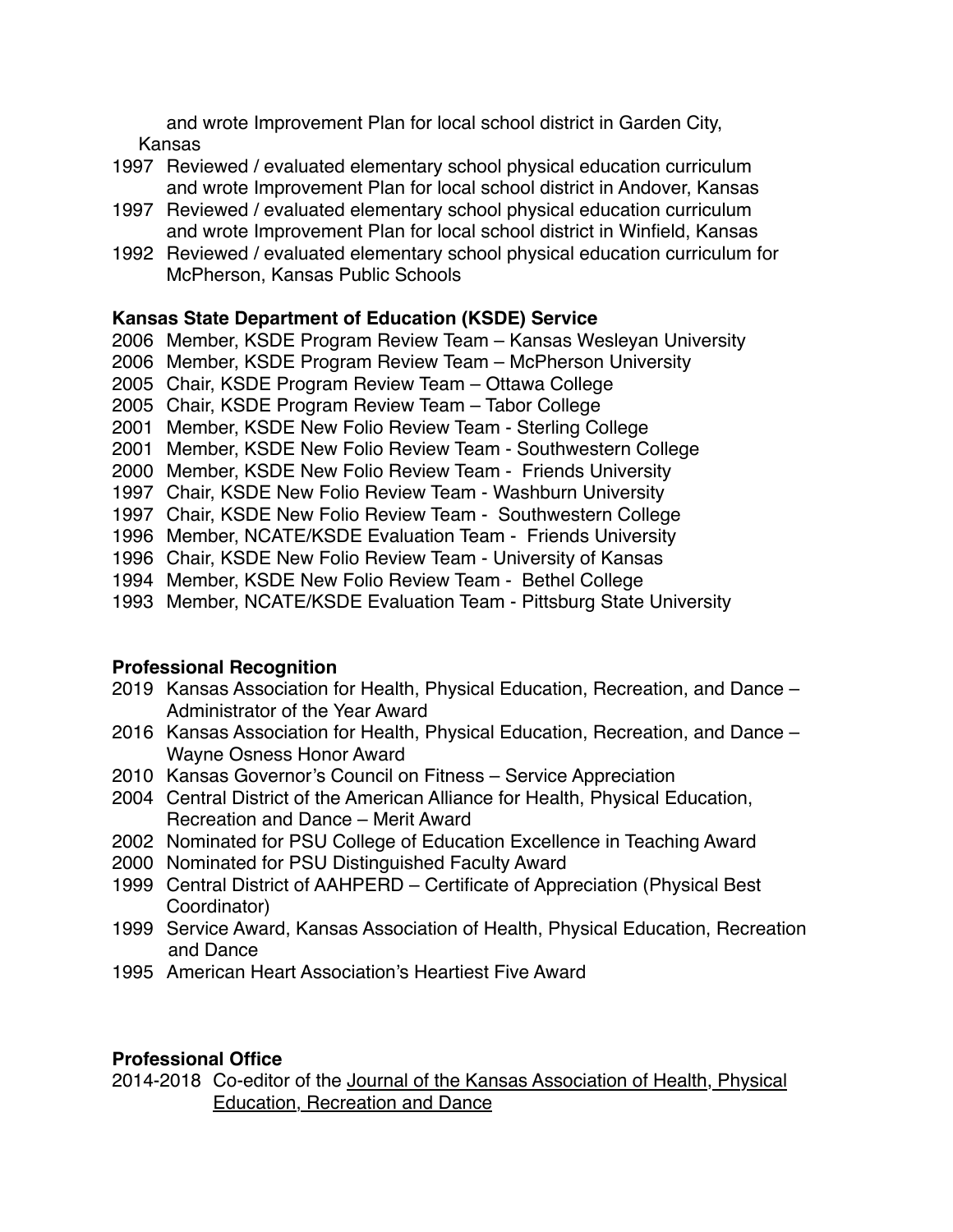- 2006 -2010 Member of the Kansas Governor's Council on Fitness
- 1998-2009 Peer Reviewer, Journal of the Kansas Association of Health, Physical Education, Recreation and Dance
- 2004-2005 Vice president-elect for Adapted Section Central District AAHPERD
- 2000-2002 Vice president for Sport and PE Central District AAHPERD
- 1995-2002 Physical Best Coordinator for Kansas
- 1995-2009 Chair and Grant Director of the Kansas Council on Fitness
- 1996-1997 College Section Chair Kansas Association of Health, Physical Education, Recreation and Dance

# **Community Service**

2016-2020 PHS Job Shadow Host

- 2011 Host KU Obesity Training Workshop at PSU
- 2011 Speaker, Pittsburg City Employee Workshop
- 2011 Speaker, Castlegate Corporaton Wellness Fair, Pittsburg
- 2011 Speaker, Kansas Coordinated School Health to area Educators and Nurses
- 1991-2006 Area Special Olympics Games Management Team
- 1995-2006 Advisor in the PSU Undeclared Major Program
- 1996-2004 Faculty Advisor to Homecoming Steering Committee
- 1996-2005 HPER representative for Rumble in the Jungle
- 1996-2003 Local youth coach: baseball, basketball and football
- 1994-2001 Co-site Director of the Kansas Kids Fitness Day
- 2000 PHS/PSU Celebrate 2000 presentation on careers in HPER
- 1999 Faculty judge during Greek Week contests
- 1997-2000 Relay for Life (team organizer)
- 1997-2000 Field worker for PSU outdoor track and field meets
- 1995-1998 Presented at PSU Future Educators of America Conference
- 1995-1998, 2001, PSU Phonathon (caller)
- 1994-1999 Speaker to groups such as Boy Scouts, Kiwanis and AARP

# **Professional Memberships**

Current and first year as a member:

- 2002 National Association for Kinesiology and Physical Education in Higher **Education**
- 2019 Society of Health and Physical Educators
- 1991 Kansas Association of Health, Physical Education, Recreation and Dance

# Past:

- 1995 Kansas Council on Fitness
- 1993 Phi Epsilon Kappa Fraternity
- 1992 American Heart Association
- 1991 American Alliance for Health, Physical Education, Recreation and Dance
- 1991 Central District of American Alliance for Health, Physical Education, Recreation and Dance
- 2004 National Recreation and Park Association